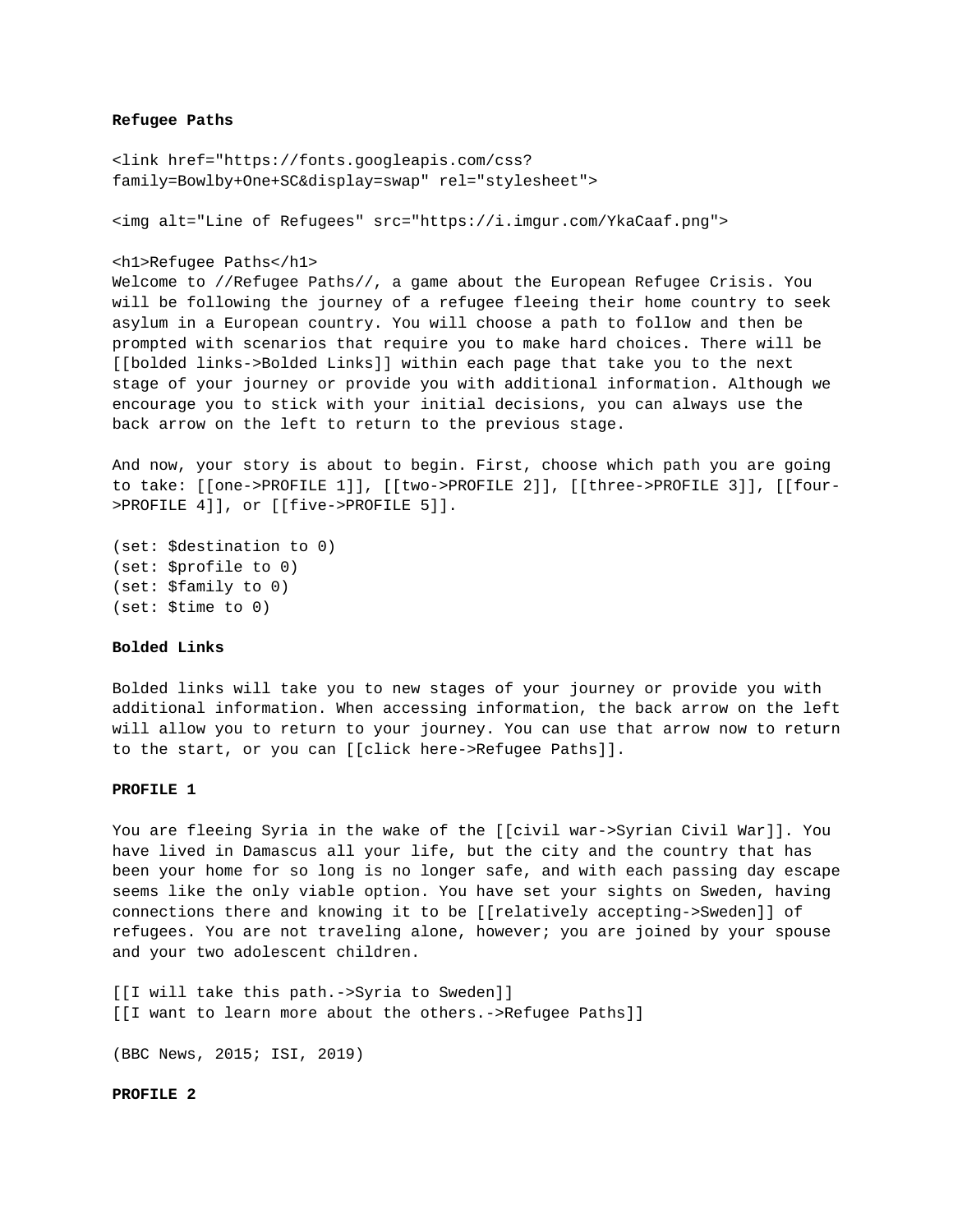You are fleeing Syria in the wake of the [[civil war->Syrian Civil War]], but this is not your first time as a refugee; you came to Damascus from the Hassaka Governorate, and are here considered //ajnabi//—a foreigner. Although your mother is a Syrian citizen, your father is not, and so, like him, you are classified as a [[stateless Kurd->Kurds in Syria]]. Your target is [[the Netherlands->The Netherlands]]; your father is already settled there, and it is your turn to join him.

[[I will take this path.->Syrian (Kurd) to the Netherlands]] [[I want to learn more about the others.->Refugee Paths]]

(Alinia, et al., 2014; Hudson, 2018; ISI, 2019; Paasche, 2018)

#### **PROFILE 3**

You have been living in Afghanistan until now but have decided to leave after being targeted by the [[Taliban]]. Your target is the UK; hopefully [[knowing the language->UK]] will make the transition easier, although you will have a difficult journey ahead of you regardless.

[[I will take this path.->Afghanistan to the UK]] [[I want to learn more about the others.->Refugee Paths]]

(Bjelica & van Biljert, 2016; Molinario, 2019)

#### **PROFILE 4**

The recent bombings and chaos of the [[Mosul conflict->Mosul Conflict]] in Iraq have pushed you to flee your home. You have an uncle in Germany, and you and your sibling intend to join him there, hoping that your family connection and Germany's [[excellent social services->Germany]] will offer you an easier relocation. However, you need to get there first.

[[I will take this path.->Iraq to Germany]] [[I want to learn more about the others.->Refugee Paths]]

(Paasche, 2018; REACH, 2017)

#### **PROFILE 5**

The [[Somali Civil War]] has been a part of your life for as long as you can remember, but it has finally hit too close to home; fearing for your safety, you have decided to flee to [[Denmark]]. You have family there who fled the same conflict over a decade ago, and it is your turn to make that same journey.

[[I will take this path.->Somalia to Denmark]] [[I want to learn more about the others.->Refugee Paths]]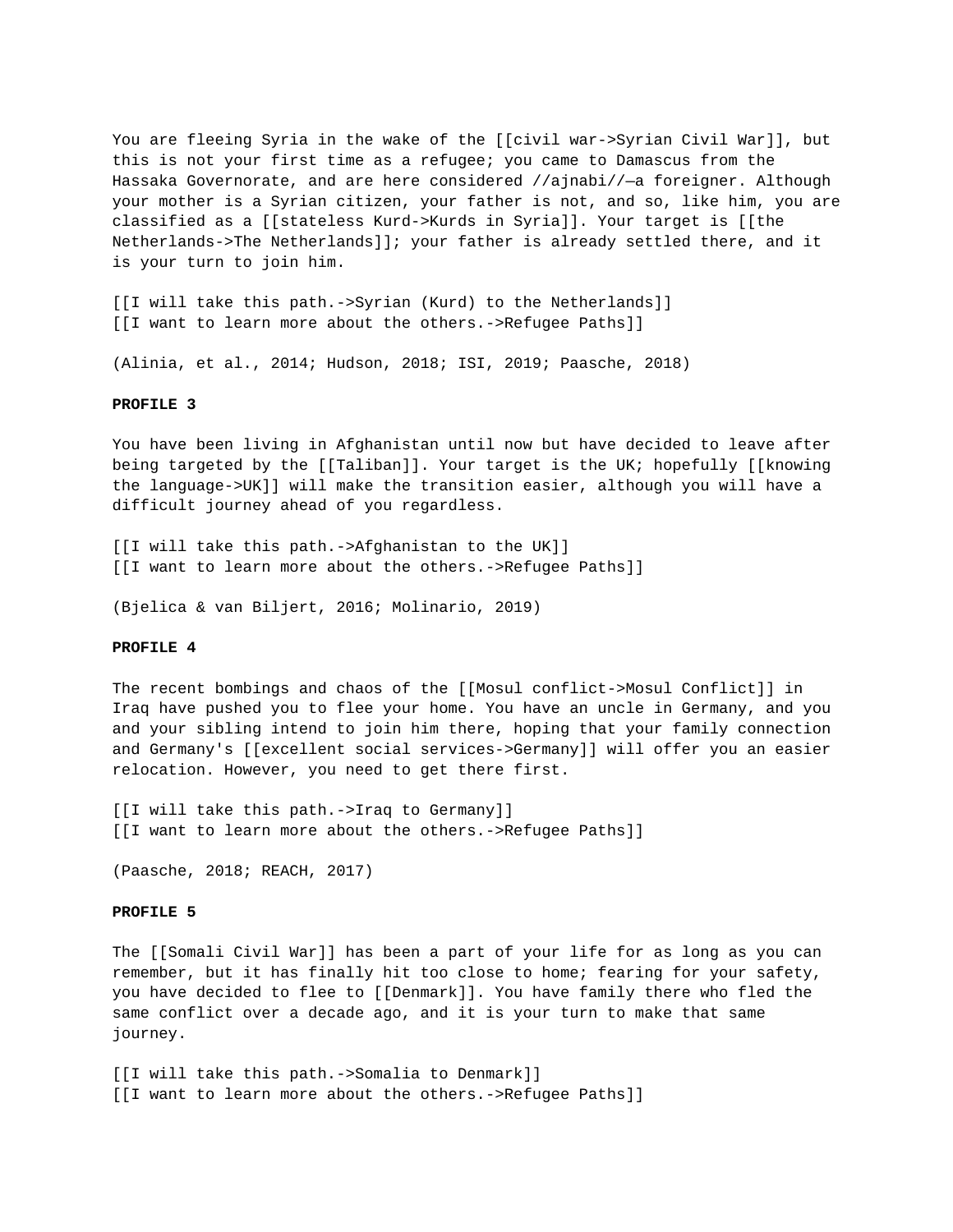(Fagioli-Ndlovu, 2015; IOM, 2015; OSF, 2015; UNHCR, 2017; van Heelsum, 2011)

## **Syrian Civil War**

The Syrian civil war began March 18th 2011 with a small demonstration in the Daraa province where six civilians were killed. While many believed the conflict would fade, it spread throughout the country. As it spread, more than those six were slaughtered in house raids, artillery bombardment and an overall policy of violence. Syrians became prisoners to their own houses as the day to day world seized; with no end in sight individuals continue to leave their homes for the unknown.

(ISI, 2019)

## **Sweden**

Sweden is one of the biggest providers of protection to Syrian refugees, along with Germany; they committed to resettling almost 3,000 refugees in 2015, and they come in second in terms of resettlement places and individuals granted asylum. However they come in first in terms of accepting the most asylum seekers per capita. The draw of Sweden lies in its refugee support systems; not only are the systems inviting for new refugees, but many of these newer refugees come to Sweden to join family members who were able to come earlier due to previous acceptance.

(BBC News, 2015; Herolf, 2017; Ostrand, 2015; Rózsa, et al., 2017)

### **Syria to Sweden**

Your journey begins in Damascus. From here, you might choose to take the [[internal->Internal Route]] or [[external->External Route]] route.

[[What is the difference?->Internal vs. External Route]]

(set: \$destination to 'Sweden') (set: \$profile to 'Syrian')

#### **Kurds in Syria**

The Kurds of Syria are an ethnic minority occupying the north western portion of Syria closest to the Turkish border, making up 5 to 10% of Syria's 21 million. Kurdish militias were among the strongest against the Assad regime, leading them to quickly ally with American forces. Despite being an ethnic minority, the Kurds' role in the Syrian Civil War has lead to an accumulation of reclaimed land and political power.

(ISI, 2019; Kingsley, 2019)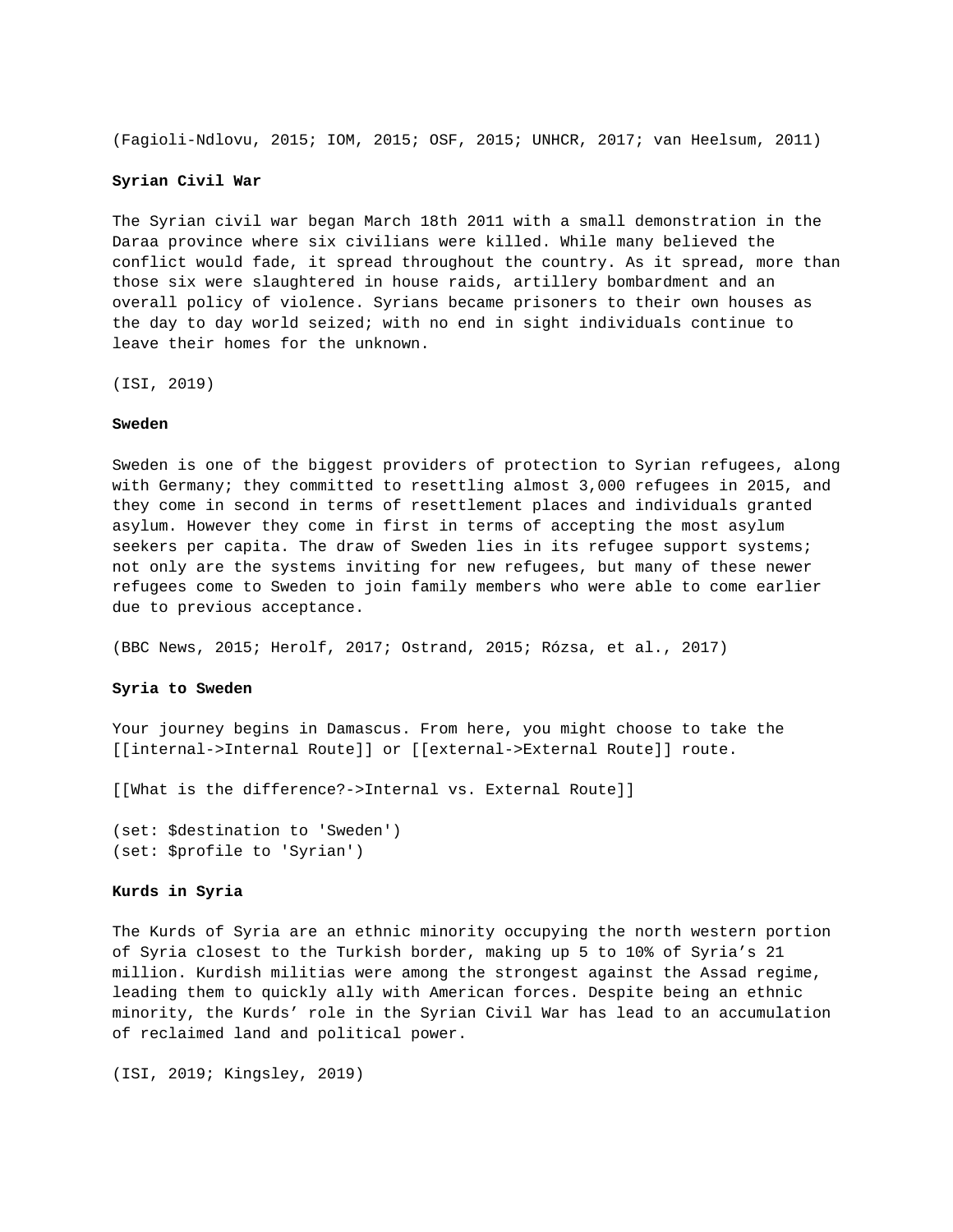## **The Netherlands**

The Netherlands became a popular destination for asylum seekers between 2014 and 2015, seeing an 84% increase in arrivals. Upon being granted leave to remain, asylum seekers can stay for five years, and the state provides social housing, social security, and full right to work.

(Bakker, et al., 2016; ISI, 2019)

# **Syrian (Kurd) to the Netherlands**

It's time to leave. What time is it again—[[2015->2.15]] or [[2016->2.16]]?

(set: \$destination to 'the Netherlands') (set: \$profile to 'Kurdish')

# **Taliban**

The Taliban appeared in Afghanistan during the 1990s in kinship networks of remaining refugee camps, ending the internal conflict against warlords and reigned dominant until 2001. Their piety and religious scholarship was overlooked by Arghanis when the group took control of Kabul in 1996 (Kronenfeld, 2007). Afghanistan was not used to external migration due to armed conflict, but the 2001 attack on Taliban forces by the United States necessitated greater refugee infrastructure for an additional 200,000. An armed conflict by the United States was avoided previously in the region and was now inevitable with a product of disenfranchisement, a breeding ground for radicalism.

(Kronenfeld, 2007)

**UK**

The European Union as well as the UK agenda demonstrates the severe impact asylum seekers are having on the migration infrastructure. The UK has gone as far as to insight Brexit to avoid their responsibility to welcome populations ranging from Syrians to Somalians in crisis. Compared to other European states welcoming refugees, the United Kingdom is second to Italy at worst destination country. The country fails to offer financial support, adequate housing, and integration programs.

(Bakker, et al., 2016; Molinario, 2019)

## **Afghanistan to the UK**

You have made your way from Pakistan to Iran, where you are now working to save money for the next leg of your journey. You have some money but are not confident that it is enough to fund your trip. Do you want to [[stay->3.16]] and earn more or [[leave now->Afghan to Turkey]]?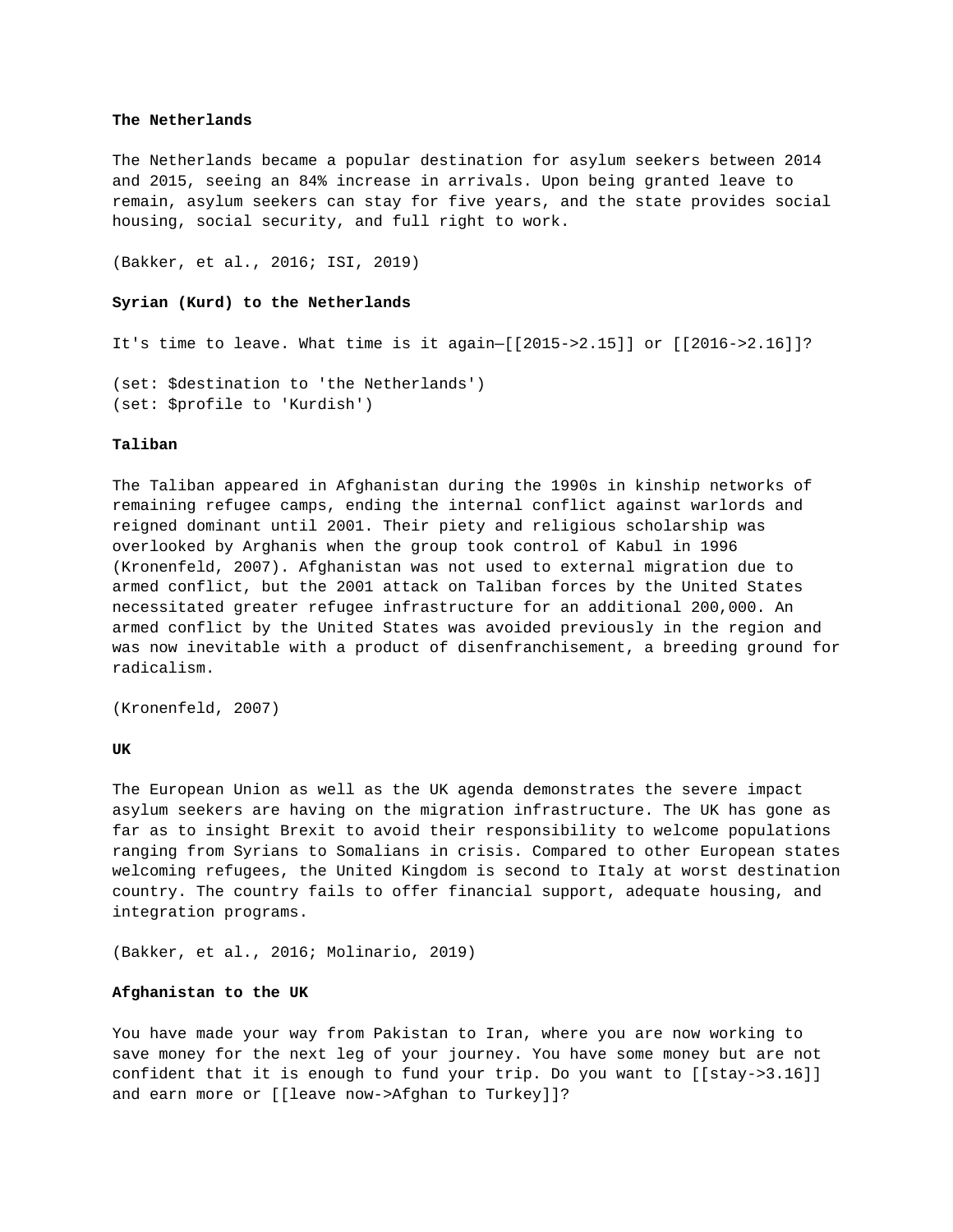```
(set: $destination to 'the UK')
(set: $profile to 'Afghan')
```
(Bjelica & van Biljert, 2016)

## **Mosul Conflict**

Iraqi military operations have been at work since October 16th 2016 to dislodge the ISIS stronghold in the city of Mosul. During the effort many villages were liberated, but the conflict became worse as ISIS clung to what they had left. This conflict is dynamic and still has implications today as families attempt to return to the area. It is estimated that a total of 1.5 refugees of the crisis migrated into Eastern Turkey as a cause of this military conflict. Such brute migration further strained Turkish infrastructure and caused even greater migration trends in the Mediterranean.

(Garbiner, 2016; Crawley, 2016)

## **Germany**

As evidenced by a dramatic increase in net migration flows, Germany is the top destination for Iraqi asylum seekers, with 37% identifying it as their target country. Although existing family is the most cited reason for choosing Germany, its safety and social services are also important determining factors. Additionally, for those granted stay, access is available to language and remedial courses to ease integration.

(Bertoli, et al., 2013; REACH, 2017; Rózsa, et al., 2017)

## **Iraq to Germany**

It's time to leave. What time is it again—[[2015->4.15]] or [[2016->4.16]]?

(set: \$destination to 'Germany') (set: \$profile to 'Iraqi')

## **Somali Civil War**

The Civil War in Somalia has seen many phases, and the most recent has continued to displaced Somalis throughout Africa, the Middle East, and Europe. The heart of the conflict is between the federal government and local militant groups, whose violent acts of insurgence have endangered many Somalis, especially those in the country's southern reaches.

(Connor & Krogstad, 2016; OSF, 2015)

**Denmark**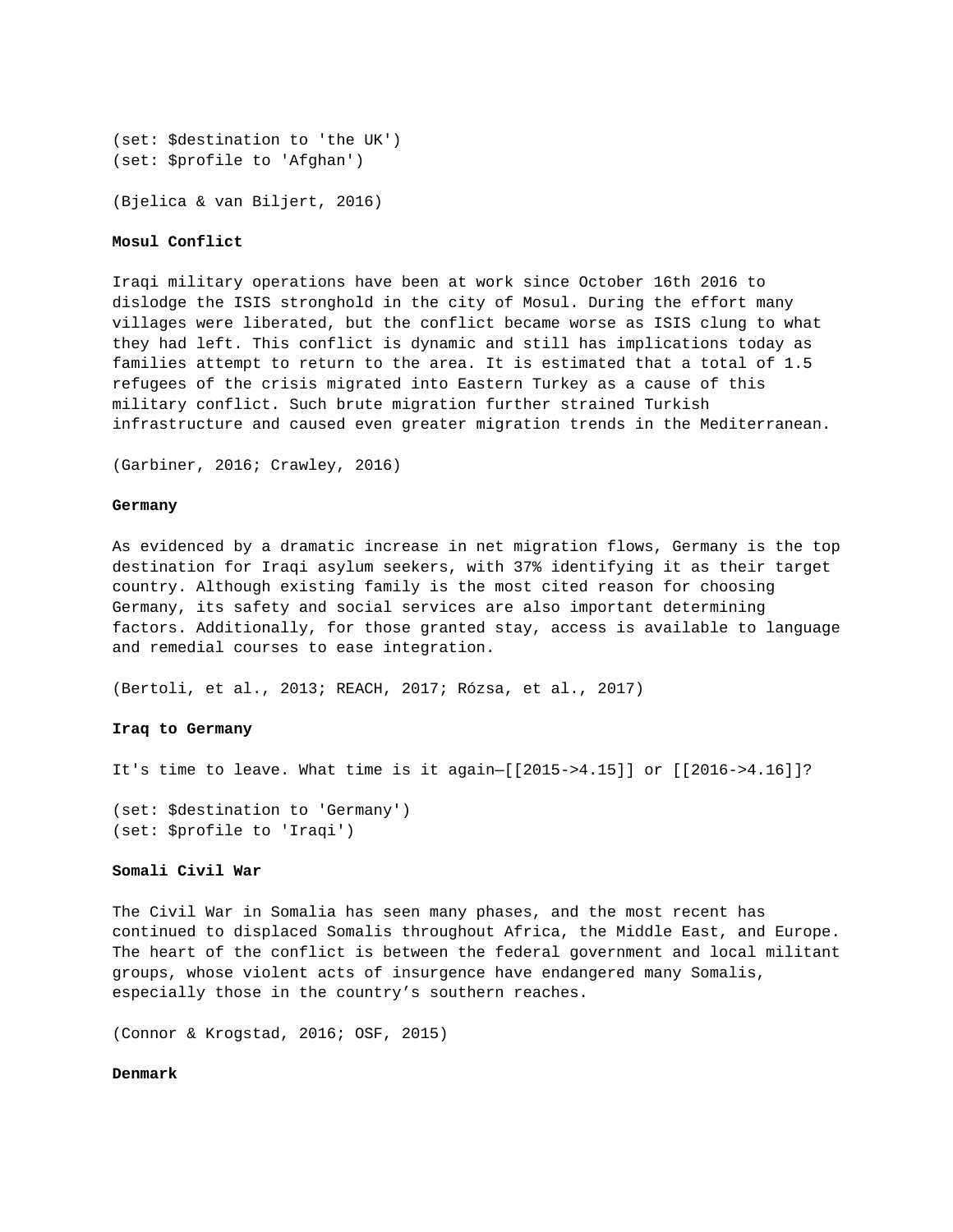Snuggled between two of the most popular destinations for refugees, Denmark has become a popular country for asylum seekers. However, a country known for its welfare promise of healthcare and education benefits the country has since advertised cuts made to refugee assistance. The country has even gone as far as to add pork to municipal menus, including schools, to disadvantage practicing muslims. While governments and policy are passively against refugees, voters believe more attention should be dedicated to the politicized entrance of many.

(Connor & Krogstad, 2016; Fagioli-Ndlovu, 2015)

### **Somalia to Denmark**

It's time to leave. What time is it again—[[2015->5.15]] or [[2016->5.16]]?

(set: \$destination to 'Denmark') (set: \$profile to 'Somali')

#### **Internal Route**

You leave Damascus with your family cut in half; you take one child with you while your spouse takes the other. You head north towards Al Bab, hoping to remain within your home country in spite of the warnings you've heard, even from members of your own family.

You stay with extended family in Al Bab, but it quickly becomes clear that you are a burden to them. They were polite upon arrival and to your faces but grumble behind your backs. To the south, your spouse is experiencing a similar thing, and every conversation calls for you and your family to [[move on to Turkey->Internal to Turkey]].

(Awwadawnan, 2018; Hudson, 2018)

### **External Route**

It's time to leave. What time is it again—[[2014->1.14]], [[2015->1.15]], or [[2016->1.16]]?

### **Internal vs. External Route**

In 2011, what is now known as the Arab Spring, began in small villages in Syria and expanded to larger cities until much of the state fell. Families chose to migrate internally first to the last peaceful corners of Syria burdening their relatives, causing resentment and territorial fragmentation. A temporary internal displacement eventually led to the second phase of migration until 2014 when Arab countries could no longer handle the refugee burden and closed their borders.

(Awwadawnan, 2018; Hudson, 2018)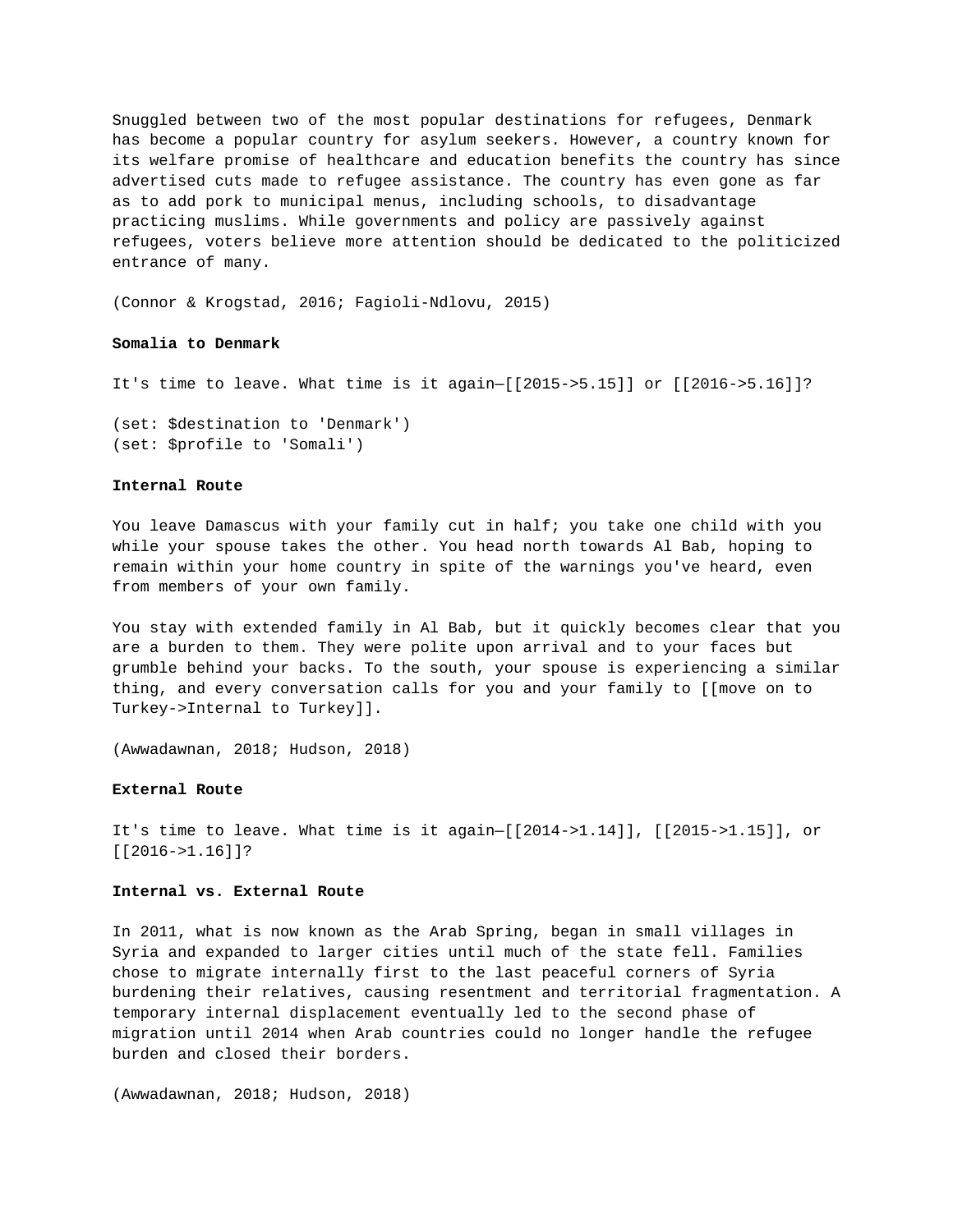#### **Internal to Turkey**

You plan to reunite with your spouse and other child in Turkey, but getting there is easier said than done. The border wall is stacked with ladders, and you and your child reach the top without too much difficulty; on the other side, however, there are no ladders. You hear shouting and realize that border patrol must be on their way—you and your child must either [[jump->Cross Turkish Border]] or [[be spotted->Border Patrol Capture]].

(Fahim, et al., 2019)

### **Cross Turkish Border**

You are in freefall for the briefest moment and are then wracked by sharp pain. After taking a second to reorient yourself, you shift and conclude that you are still in one piece. The same is not true of your child; their face is streaked with tears and their leg is twisted at an odd angle. Touching it only inspires more tears, and as you try to help them to their feet you realize that there is something wrong with their wrist as well.

You pick them up despite your protesting muscles and make your way to a nearby semi-full canal, hoping to elude the incoming border control. You jump into the canal, but quickly realize that you cannot maintain control while keeping your child's head over water. If you [[try to save them->Border Patrol Capture]], you risk discovery, but they may not survive if you [[stay hidden- >Continue into Turkey]].

(Fahim, et al., 2019)

## **Border Patrol Capture**

The shouting draws nearer until it is upon you; hands pull at you roughly, and you remember little of the next few hours but pain. Then, you remember [[nothing at all->Ending]].

### **Ending**

Your journey ends here. Unfortunately, you were unable to reach your destination; this is the tragic reality for many would-be refugees, although many do eventually find their way to safety.

[[Would you like to start again?->Refugee Paths]] [[Would you like to donate?->NGOs and Charities]]

#### **Continue into Turkey**

Your child's head submerges, and does not resurface.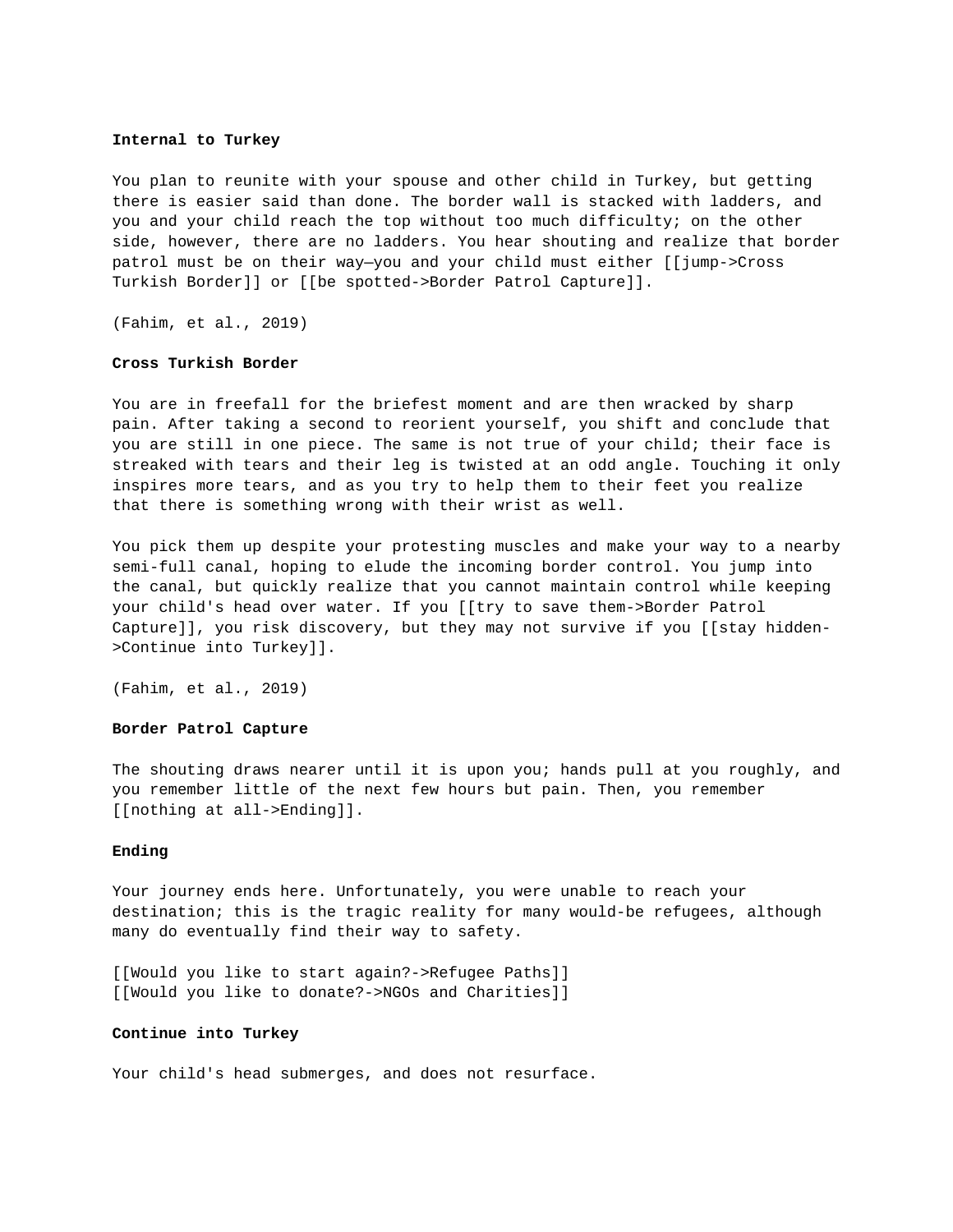They are gone, but you are still here, and you must [[carry on->Internal to Aegean Route]].

### **Internal to Aegean Route**

You do not reconnect with your spouse and surviving child, too ashamed by your failure to contemplate facing them—if they have even survived the journey themselves. Instead, you stay in Turkey, finding work in a small textile factory with several other Syrians like yourself. After a month and a half, you trust that you have amassed enough to [[continue your journey alone- >Izmir]].

## **Cross Aegean II**

<img alt="Aegean Dinghy" src="https://i.imgur.com/R307UYw.png">

You leave in the night.

As expected, the dingy is no less comfortable once you actually get moving. The situation is not helped by the light rain that has started falling, but you only have to [[last until morning->Aegean 2.1]].

## **1.14**

You first attempt to make your way through Egypt; it doesn't require any visa or documentation, but you immediately feel unwelcome. Eyes follow you in the streets, and you hear people whispering as they pass. This distrust follows you as you try to find work, and every day brings new forms of discrimination. Perhaps you should be [[on your way->Mediterranean Route]].

(Hudson, 2018)

### **1.15**

You first attempt to make your way through Egypt; it doesn't require any visa or documentation, but you immediately feel unwelcome. Eyes follow you in the streets, and you hear people whispering as they pass. This distrust follows you as you try to find work, and every day brings new forms of discrimination. Perhaps making your way [[through Turkey->Leave Turkey]] would be less degrading.

(Hudson, 2018)

# **1.16**

You first attempt to make your way through Egypt; it doesn't require any visa or documentation, but you immediately feel unwelcome. Eyes follow you in the streets, and you hear people whispering as they pass. This distrust follows you as you try to find work, and every day brings new forms of discrimination.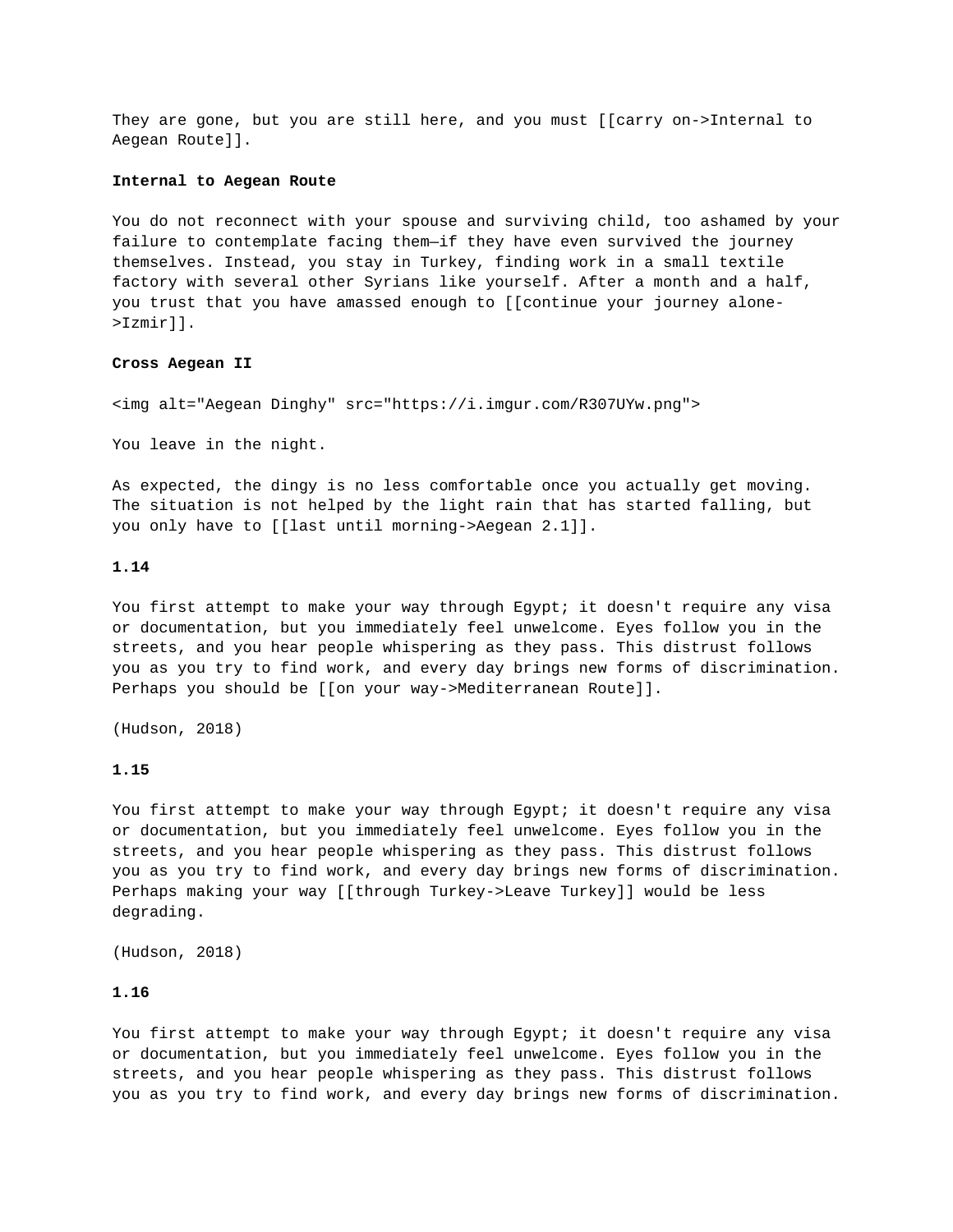Perhaps making your way [[through Turkey->Leave Turkey]] would be less degrading.

(set: \$time to 'later')

(Hudson, 2018)

**Leave Turkey**

You stay in Turkey for almost a year, living out of a small apartment. Your life is a simple, exhausting cycle of working, eating, and sleeping. The work is inconsistent; you jump from job to job, taken advantage of and spurned by those around you.

It is time to move on. By the beginning of your eleventh month here, you make contact with a smuggler who can offer you and your family passage to Greece for a price. He asks for €1500 per person. You have about €7500. You are a party of four. The cost to bring your entire family is €6000, which is enough to make it across the sea but no further. You know others who cannot afford the full price have opted to [[leave people behind->Leave Behind]], but maybe you would rather [[stay together->Stay Together]]? Or, you can try to [[find a better offer->Alternate Dinghy]].

## **Leave Behind**

Who will you leave behind in Turkey as you continue your journey to Sweden? Will your [[spouse->Leave Spouse]] stay behind? Your [[eldest child->Leave Eldest]]? Your [[youngest->Leave Youngest]]?

[[You->Stay Behind]]?

# **Stay Together**

Not wanting to separate your family, you decide to risk a money shortage later on. You will [[push onwards->Izmir]] together.

(set: \$family to 'everyone')

# **Alternate Dinghy**

You find another smuggler offering a slightly different price, but you are faced with the same problem; at €2000 for adults and €1000 for children, it will be difficult to [[take everyone->Stay Together]]. You can still [[leave people behind->Leave Behind]].

### **Leave Spouse**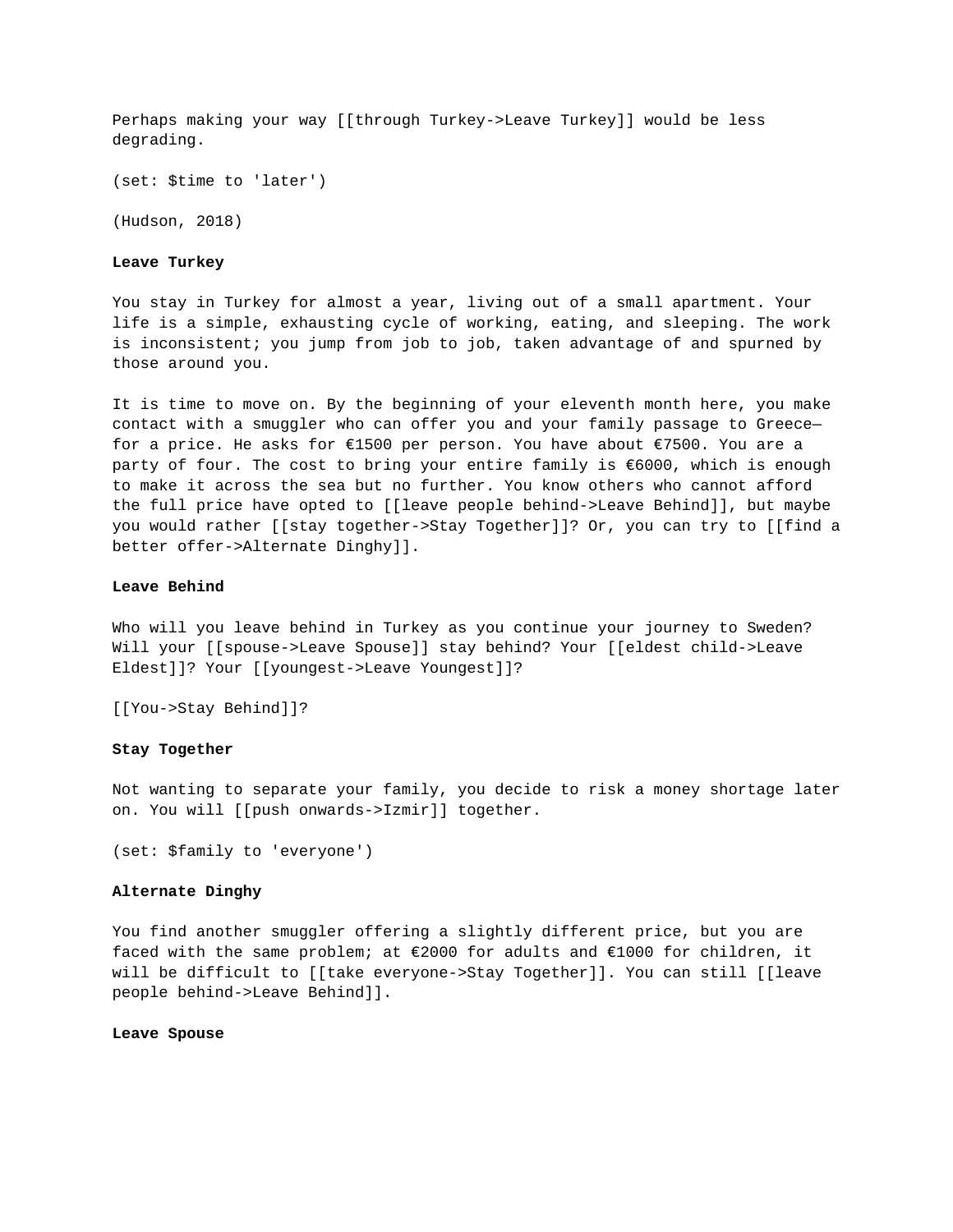Your spouse decides to stay behind and keep the children with them; you will make the rest of this journey by yourself and send for them when you arrive. From here on, you are [[on your own->Izmir]].

### **Leave Eldest**

Your eldest will stay behind in Turkey, and your spouse has opted to stay behind with them. The next leg of your journey will separate you from the rest of your family, but you and your youngest must [[push onwards->Izmir]].

```
(set: $family to 'youngest')
```
## **Leave Youngest**

Your youngest will stay behind in Turkey, and your spouse has opted to stay behind with them. The next leg of your journey will separate you from the rest of your family, but you and your eldest must [[push onwards->Izmir]].

```
(set: $family to 'eldest')
```
#### **Stay Behind**

You decide to stay—you and your eldest child. Meanwhile, your spouse and youngest child will carry on without you. Once they make it safely to Sweden they will send for you, but for now all that is left for you to do is to [[wait->Spouse in Sweden]].

```
(set: $family to 'eldest')
(set: $time to 'later')
(set: $spouse to 'arrived')
```
## **Izmir**

<img alt="Bus to Aegean" src="https://i.imgur.com/0lOhSy2.png">

(if: \$profile is 'Kurdish')[](else:)[(if: \$spouse is 'arrived')[Ready to rejoin the rest of your family, you](else:)[You] (if: \$family is 'everyone') [and your family](else-if: \$family is 'youngest')[and your youngest child] (else-if: \$family is 'eldest')[and your eldest child] make your way to Izmir, a city near the Turkish coast. The hotel you stay in is decrepit, infested with insects and smelling distinctly of urine. You try to get a good night's rest to prepare for the next day's harrowing journey, but the poor conditions and nerves make sleep nearly impossible. Too soon, the sun rises, and it is time to carry on.

```
\mathbf{1}
```
You pack (if: \$family is 0)[yourself](else:)[yourselves] into a van alongside others making the same journey. You stand for two hours crammed in the van, nearly suffocating until you reach your destination and are finally allowed to extricate yourself. You meet with Turkish smugglers on the beach and make your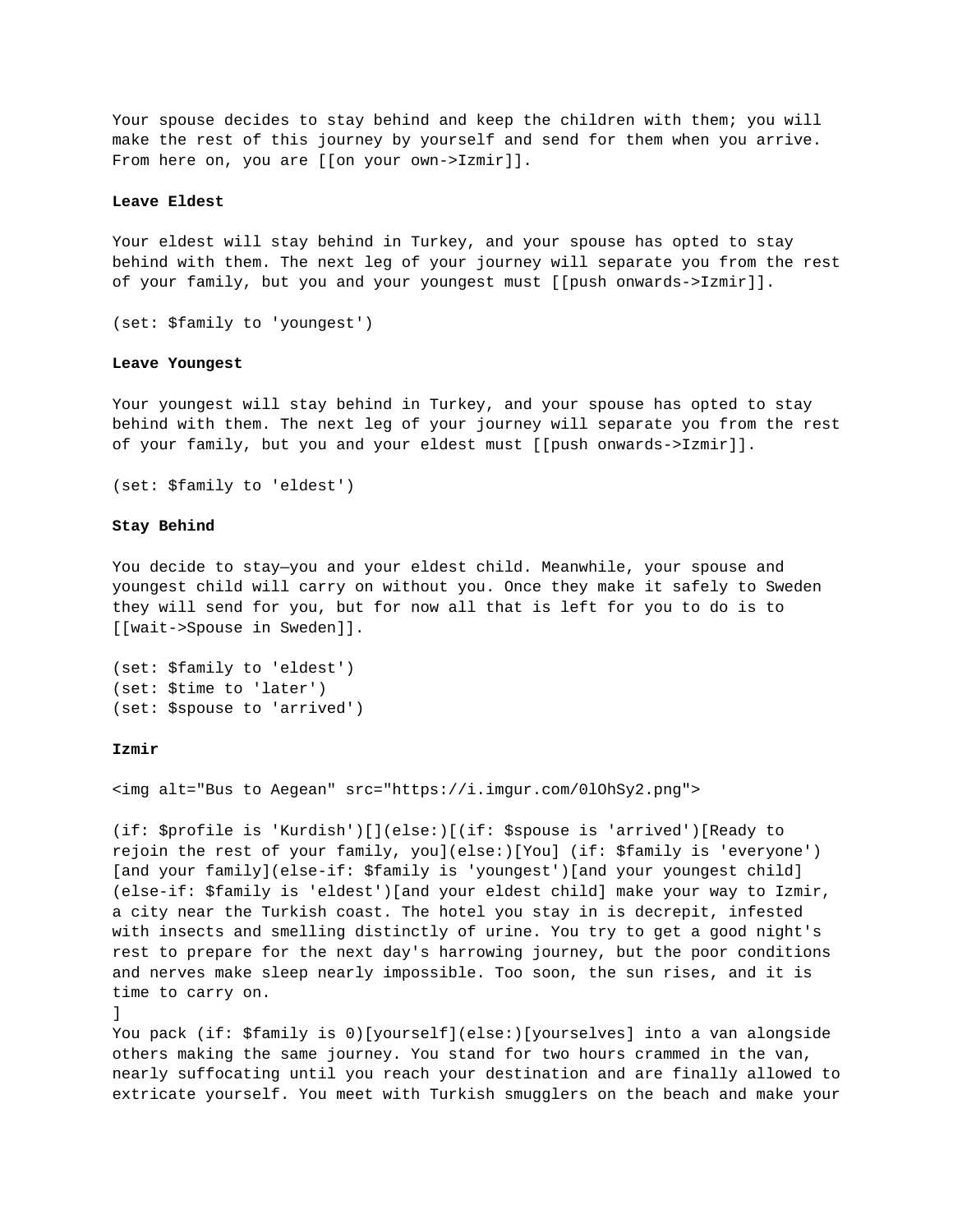way to the vessel that will hopefully deposit you at Greece, your next destination.

(if: \$family is 'everyone')[The four of you, garbed in bright orange lifevests,](else-if: \$family is 'youngest')[The two of you, garbed in bright orange lifevests,](else-if: \$family is 'eldest')[The two of you, garbed in bright orange lifevests,](else:)[Garbed in a bright orange lifevest, you] clamber aboard a dinghy. It is an ugly contraption, black rubber inflated to stay afloat in spite of the bodies crowded into its confines. It is uncomfortable, to say the least, even before being subjected to the whims of the Aegean. You find yourself seated upon the edge, (if: \$family is 0)[both hands clasped around the rope serving as a rail](else:)[one hand clasped around the rope serving as a rail and the other holding on to the hand of your child].

(if: \$family is 'youngest')[[[It's time to go->Cross Aegean II]]](else-if: \$family is 'eldest')[[[It's time to go->Cross Aegean II]]](else:)[[[It's time to go->Cross Aegean I]]].

(Chowdhury, et al., 2015; ISI, 2019)

## **Cross Aegean I**

<img alt="Aegean Dinghy" src="https://i.imgur.com/R307UYw.png">

You leave in the night.

As expected, the dingy is no less comfortable once you actually get moving. The situation is not helped by the light rain that has started falling. The rain only gets worse as you drift farther from shore, soaking into your skin and clothes. Likewise, the waves have become more violent, crashing against your boat and spraying your already wet bodies with cold salty water.

You squint your eyes to ward off the water, but you can still make out a shape in the distance. A shout goes up as the other passengers catch sight of it too —a boat. At first your blood runs cold, knowing that Turkish border guards have been known to sink refugee boats. But as you drift helplessly closer, you can make out a banner which reads "Frontex"; this is not Turkish border patrol but European coast guard. (if: \$family is 0)[You see other passengers hoisting their children unsteadily into the air](else:)[You hoist your child unsteadily into the air], hoping that with children on board your vessel will not be sent back to Turkey. You're in luck; the coast guard agrees to bring you the rest of the way to your next destination: [[Greece->Arrival to Lesbos]].

(Chowdhury, et al., 2015)

**Spouse in Sweden**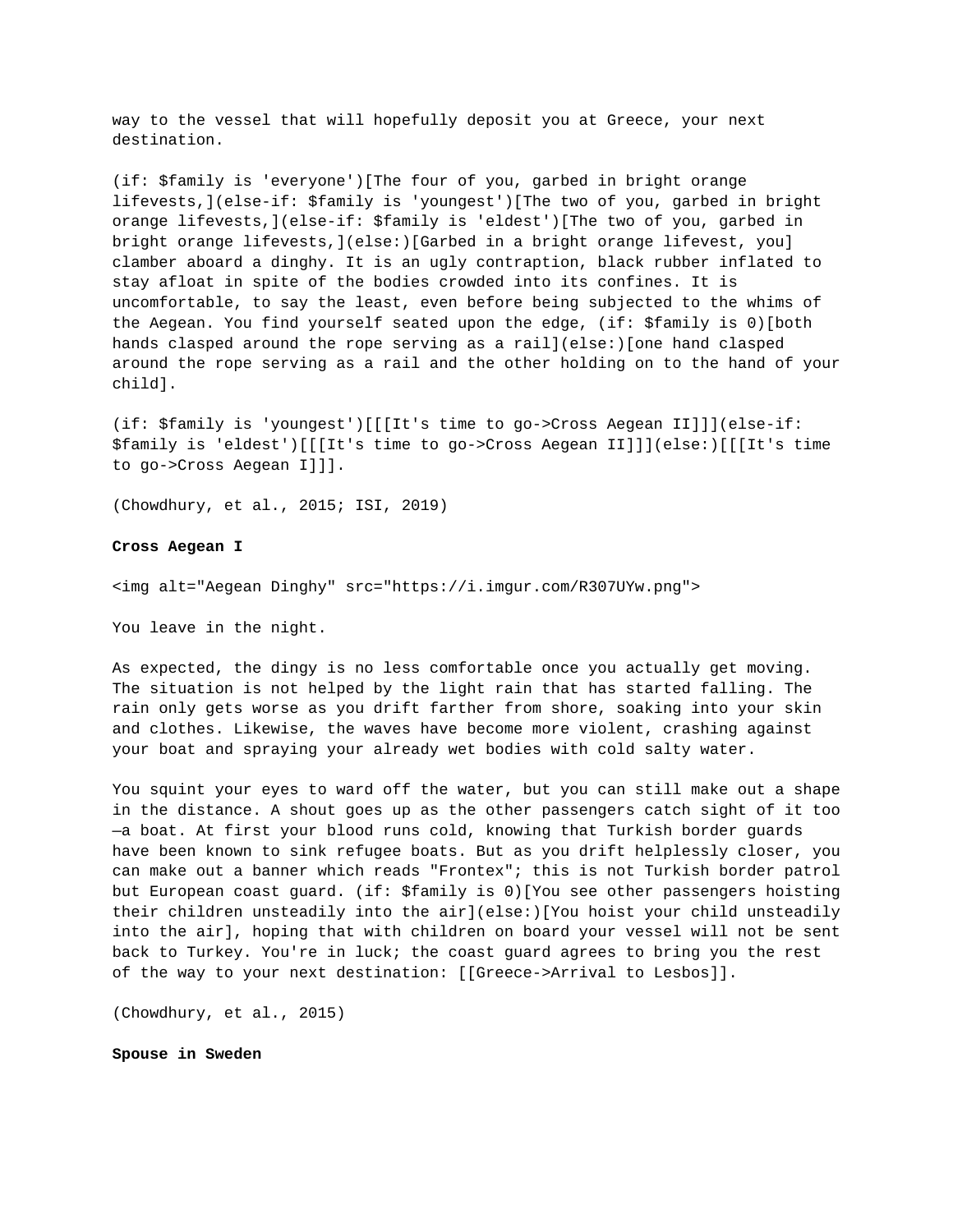Several weeks pass, then months. You have stayed in Turkey for over a year now, but it has not gotten any easier. If anything, your life has only become more difficult; you have half as large a household now but also half as much income, and hostile attitudes towards you have not improved.

You keep in touch with your spouse and child as often as you can and worry both for their safety and about the obstacles that you will have to overcome to join them. The final stages of their journey are the most stressful, as it seems somehow worse to fail when you—or they, at least—are so close. Finally, however, you get the call. Your spouse and child have arrived in Sweden and applied for asylum; their journey is at an end.

It is time for yours to [[continue->Izmir]].

### **Aegean 2.1**

The rain has only gotten worse as you drift farther from shore, soaking into your skin and clothes. Likewise, the waves have become more violent, crashing against your boat and spraying your already wet bodies with cold salty water. A particularly large wave slams into the dingy, and you stumble, falling forward into the equally unbalanced crowd. You reach out to grab your child's hand and find only air—faintly, intermingled with the sound of rain and waves and the other passengers, you hear them yelling for help. You look overboard and see an orange blur a few feet out. Do you [[dive in->Drown]] after them or [[trust the lifevest->Aegean 2.2]] to save them?

### **Drown**

You dive into the frigid waters of the Aegean, trying to keep your sights on the vibrant orange of your child's lifevest. The rain and seawater obscures your vision and throws you around, and you realize suddenly that you are sinking—there is something wrong with your lifevest. Even as you struggle towards where you believe your child to be, you feel yourself being [[dragged down->Ending]].

# **Aegean 2.2**

You reach your hand out and shout, hoping your child can make their way towards you and climb back aboard. But they are drifting further away, thrashing against the waves, seemingly hindered rather than helped by the lifevest you had staked their safety on. Perhaps you can still [[dive in- >Drown]] after them, but you realize that your chance to save your child is rapidly disappearing—in fact, it might already be gone. Will you be able to [[carry on without them->Lose Child]]?

### **Lose Child**

You watch as your child disappears beneath the waves. You must [[continue this journey->Arrival to Lesbos]] by yourself now.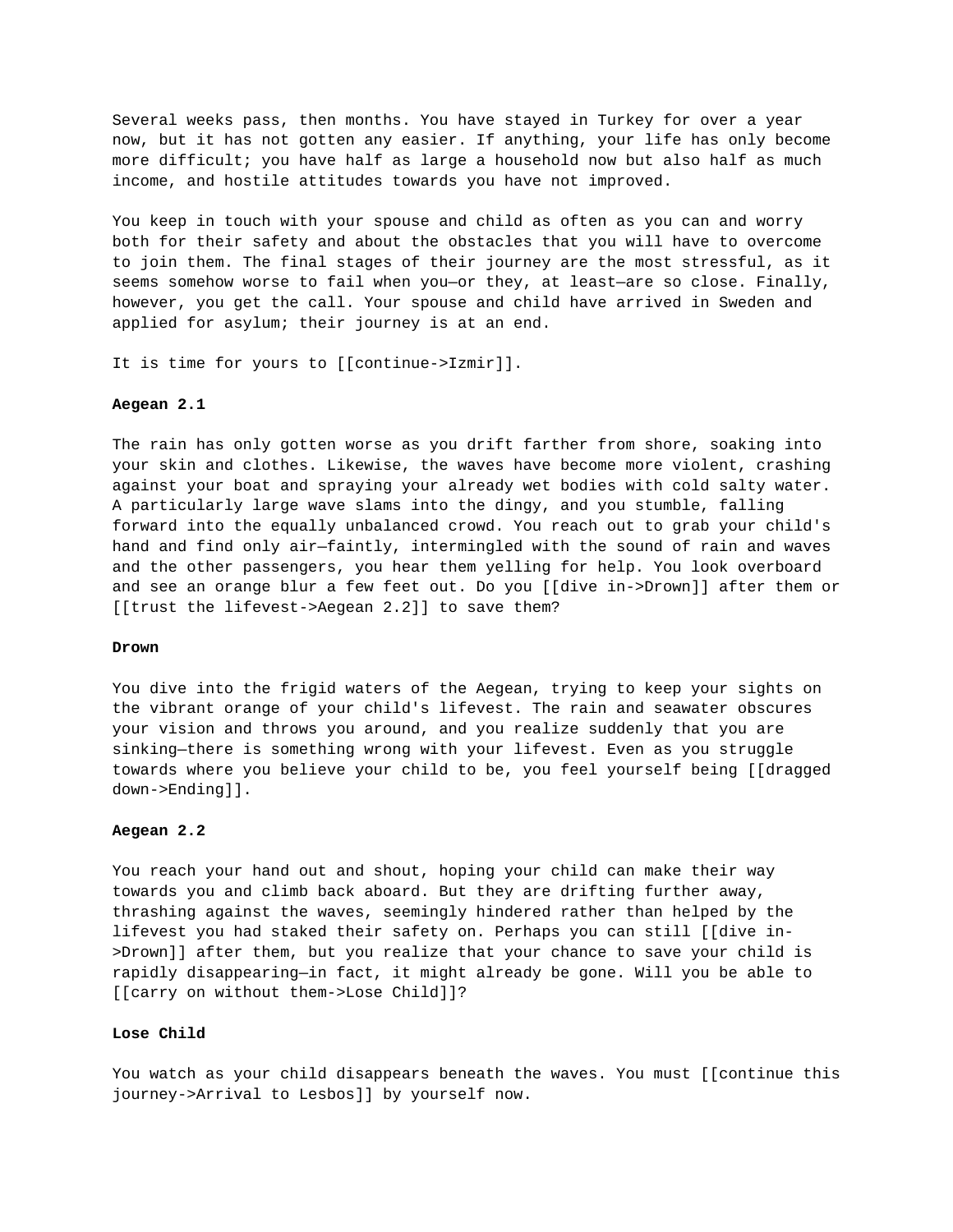(set: \$family to 0)

## **2.15**

You do not have the luxury of free movement in or out of Syria, so the first stop on your journey—Turkey—is several harrowing hours away as of yet. You are also not likely to be safe in Turkey once you arrive; the quicker you can be on your way, the better.

That said, getting to Turkey still takes time—eight hours, in fact, on foot. Although you are making the journey by yourself, you have some company for this leg; others like you band together to make the long walk in the night. You are lucky, as not everyone crosses the border without being apprehended. After walking for so long you are eager to rest before the [[next part of your journey->Kurd to Aegean]].

(ISI, 2019)

### **2.16**

You do not have the luxury of free movement in or out of Syria, so the first stop on your journey—Turkey—is several harrowing hours away as of yet. You are also not likely to be safe in Turkey once you arrive; the quicker you can be on your way, the better.

That said, getting to Turkey still takes time—eight hours, in fact, on foot. Although you are making the journey by yourself, you have some company for this leg; others like you band together to make the long walk in the night. You are lucky, as not everyone crosses the border without being apprehended. After walking for so long you are eager to rest before the [[next part of your journey->Kurd to Aegean]].

(set: \$time to 'later')

(ISI, 2019)

## **Kurd to Aegean**

You are able to get in touch with your smuggling contact upon arrival. They direct you to a hotel in the coastal town of Izmir. The hotel you stay in is decrepit, infested with insects and smelling distinctly of urine. You try to get a good night's rest to prepare for the next day's harrowing journey, but the poor conditions and nerves make sleep nearly impossible. Too soon, the sun rises, and it is time to [[carry on->Izmir]].

(Chowdhury, et al., 2015)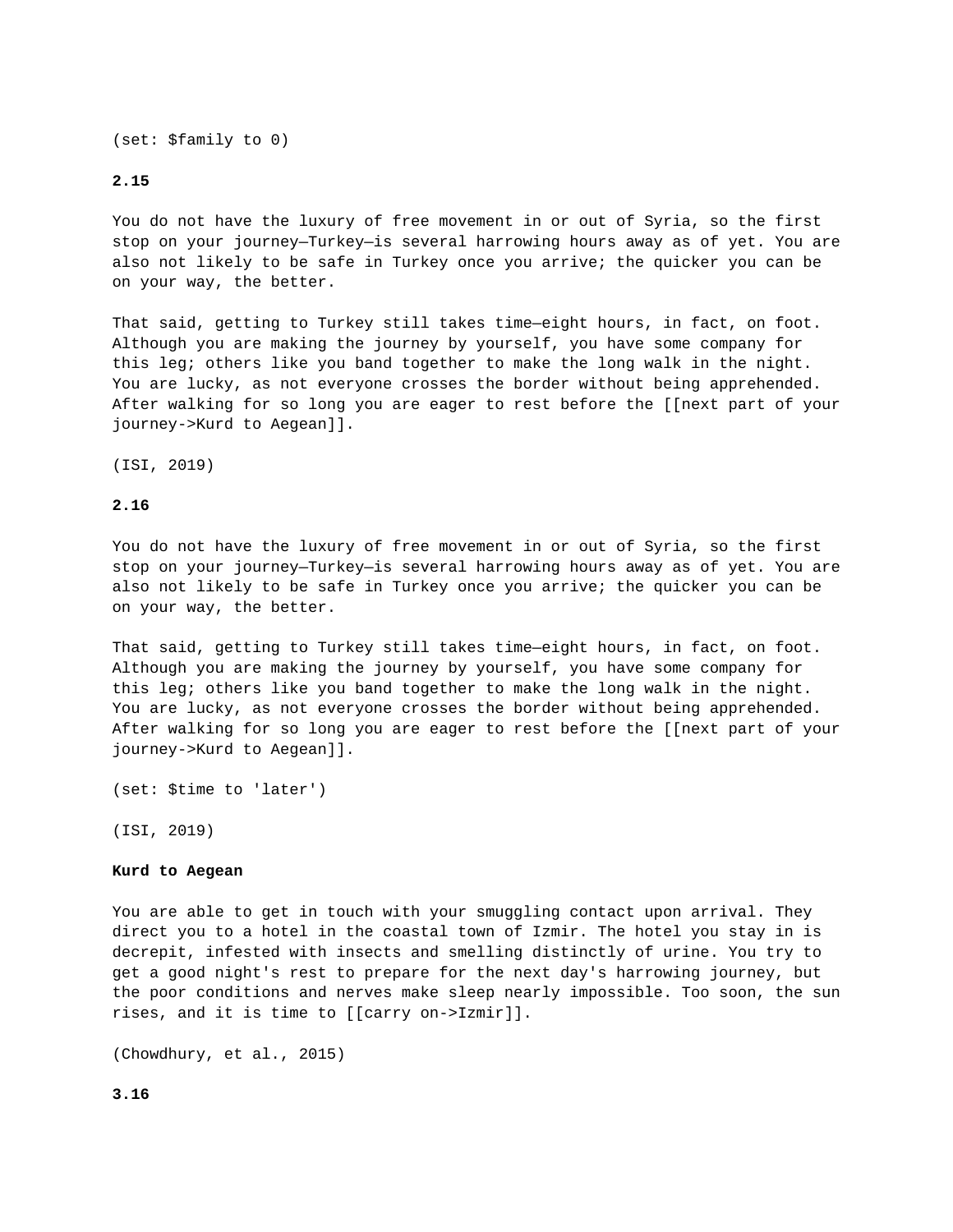After working for a while longer, you've raised enough to feel more secure; this should be enough to fund your journey, or so you hope. Regardless, you've waited long enough already, and it's time to [[move on->Afghan to Turkey]].

(set: \$time to 'later')

### **Afghan to Turkey**

You quickly carry on towards Turkey, heading [[towards the coast->Izmir]] to depart for Europe.

# **4.15**

Your journey takes you first to Syria—a country not much safer than your own. You quickly carry on towards Turkey, heading [[towards the coast->Izmir]] to depart for Europe.

#### **4.16**

Your journey takes you first to Syria—a country not much safer than your own. You quickly carry on towards Turkey, heading [[towards the coast->Izmir]] to depart for Europe.

(set: \$time to 'later')

#### **5.15**

You know of two routes available to you. The [[central route->Mediterranean Route]] will take you towards the Mediterranean, but you know that the [[Aegean route->Somali Aegean Route]] is also an option.

(UNHCR, 2017)

#### **5.16**

You know of two routes available to you. The [[central route->Trouble in Libya]] will take you towards the Mediterranean, but you know that the [[Aegean route->Somali Aegean Route]] is also an option.

```
(set: $time to 'later')
```
(UNHCR, 2017)

#### **Somali Aegean Route**

You journey northwards to Yemen, and from there head through Saudi Arabia, Jordan, Lebanon, and Syria. You find yourself in a southern town under control of the Syrian government. If rumors are to be believed, the town hall is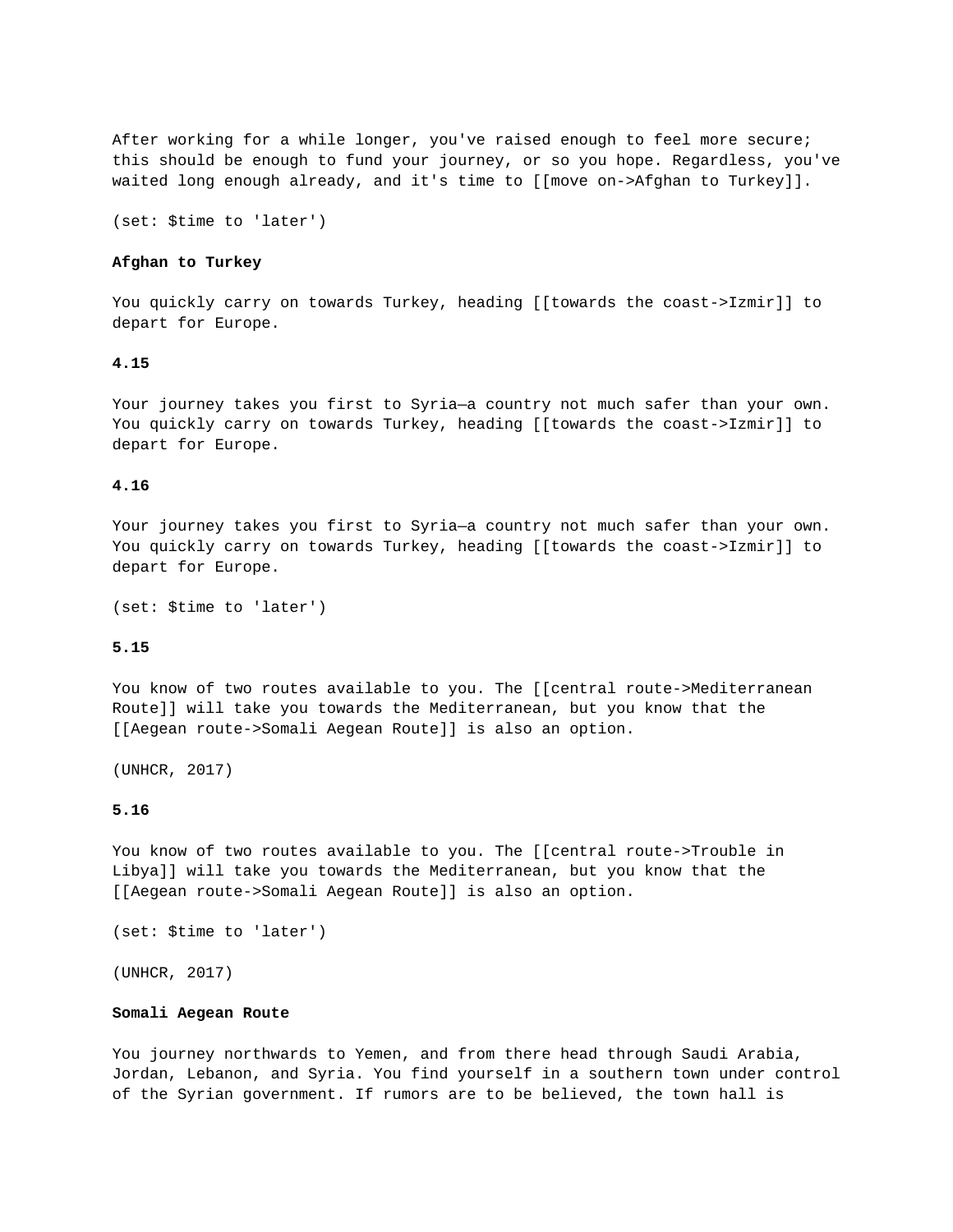monitored by a sniper, but prolonging your stay here could provide you with much needed funds. Do you [[stay and work->Work in Syria]] or [[continue into Turkey->Izmir]]?

#### **Work in Syria**

You stay the night, and quickly realize the lengths people here go to for resources. Food is scarce, but starving is not an option.

Your plan is to sneak into the town square to get some bread; others have done it before, so it must be possible. Unfortunately, you don't get very far. You make your way to the town square and suddenly feel a great deal of pain and then [[nothing->Ending]].

## **Mediterranean Route**

(if: \$profile is 'Syrian')[You reach Libya, but this is only the beginning of your journey. Y](else:)[You make your way northwards, following an already well-established smuggler's route through Ethiopia, Sudan, and Libya. Upon reaching Libya, y]ou are asked to wait—for how long, you do not know. The village you've relocated to is isolated, so the only people around are refugees like yourself, with no more knowledge of the next step of their journey than you have. During your first week, you are sometimes woken in the night by the sound of tires rolling across the town's unpaved roads; you wonder when it will be [[your turn->Libyan Coast]] to board one of these vehicles.

(Connor, 2018; UNHCR, 2017; UN Refugee Agency, 2015)

## **Libyan Coast**

You (if: \$profile is 'Syrian')[and your family ]stay in the village for almost a month, worried and waiting. But finally, you hear a knock on your door, and you are (if: \$profile is 'Syrian')[all ]ushered onto a bus. It is crowded, but people still rummage through their things, wrapping cellophane around their papers and money to protect it from the sea that you all hope to eventually reach. Refugees are not the only ones aboard; there are a few men helping to coordinate the journey, barking orders and occasionally threats at their passengers.

It is a long drive, and you soon lose track of the number of twists and turns the bus takes. The sounds of the smugglers' voices, the rumbling of the tires on the road beneath you, and the voices of your fellow passengers all merge into a mind-numbing buzz as you drive for hours with no clear destination.

Finally, the bus slows to a stop.

You(if: \$profile is 'Syrian')[, your family,] and the others passengers step out onto the coast of Libya, breathing in the fresh(er) air. Your respite does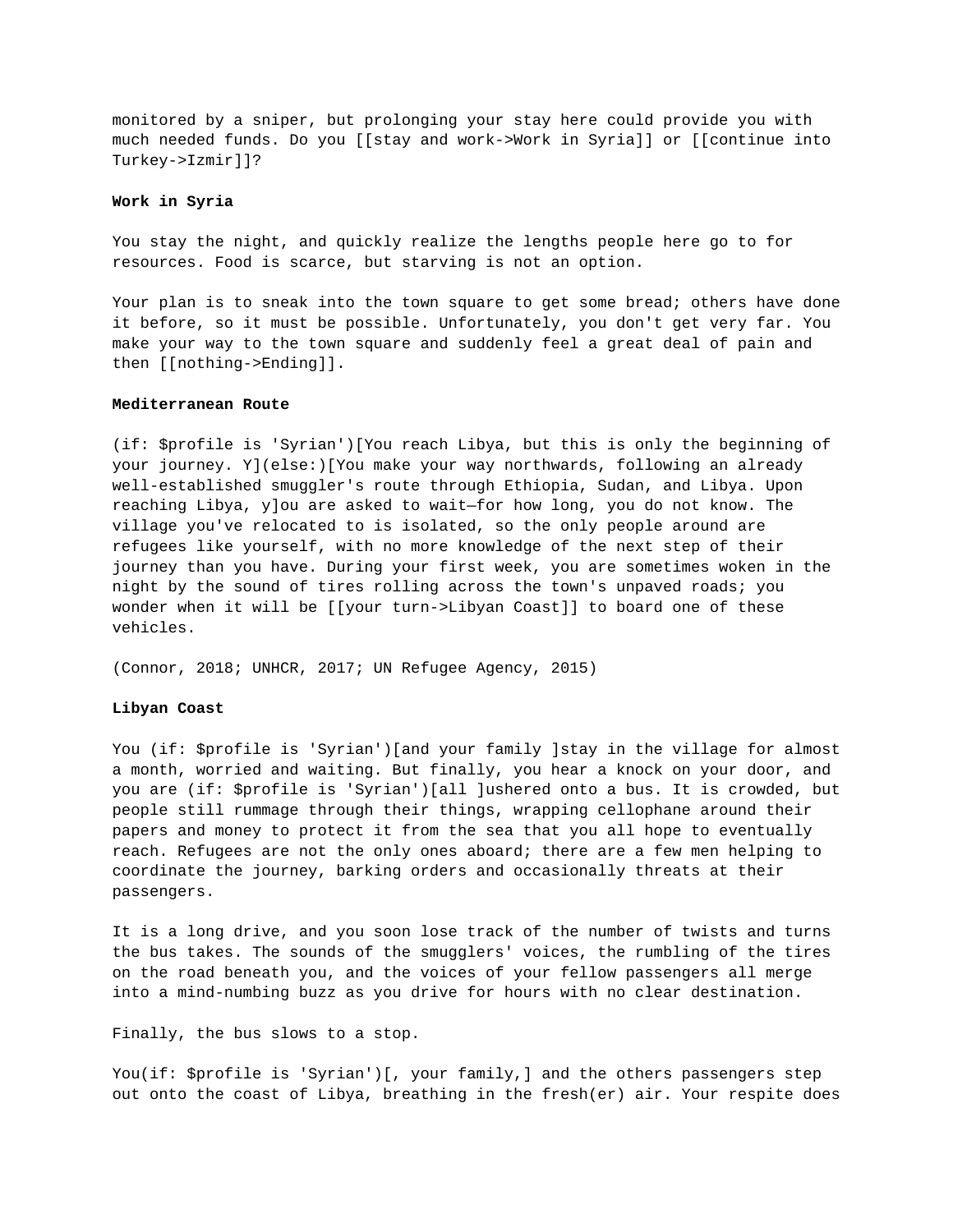not last long, however; quickly the smugglers usher you and the rest towards a cargo ship that will be your transport for the [[next several days->Boat to Lampedusa 1]].

(Hudson, 2018)

#### **Boat to Lampedusa 1**

<img alt="Boat to Lampedusa" src="https://i.imgur.com/oPdni0a.png">

The boat is overcrowded and not intended to carry humans as cargo, yet here you are. You are jostled both by the other people surrounding you and by the rolling waves of the Mediterranean. Today marks the start of what you hope to be a week-long journey to Italy. You hunker down and prepare yourself for the [[rest of the journey->Boat to Lampedusa 2]].

(Hudson, 2018)

#### **Trouble in Libya**

You make your way northwards, following an already well-established smuggler's route through Ethiopia, Sudan, and Libya. You are especially wary upon arriving in Libya; you've heard rumors of attacks and instability in the country's southern reaches.

All too soon, you discover the rumors to be true. Before you can make your way northward, you are awoken in the middle of the night by an ear-splitting noise. Suddenly surrounded by dust and smoke and fire and rubble, you try to make sense of your surroundings. A startled gasp fills your lungs with ash, and you are wracked by coughs. The sounds of chaos surround you as you [[struggle->Ending]] to regain your senses.

### **Boat to Lampedusa 2**

It is day three. The shifting of the sea below you has added to the discomfort of your trip; many are seasick, and those who are not are subject to the unappetizing spectacle of the less-fortunate emptying their stomachs into the water—when they can. Many of the upheavals only make it as far as the deck, mingling with the smell of salt and hundreds of unwashed bodies. However, the odor is not enough to relieve you of your appetite but neither are the meager rations provided to passengers. You hope it's just your imagination, but the portions seem to be getting smaller with each day. It can't get worse, though, [[right->Boat to Lampedusa 3]]?

(Hudson, 2018)

**Boat to Lampedusa 3**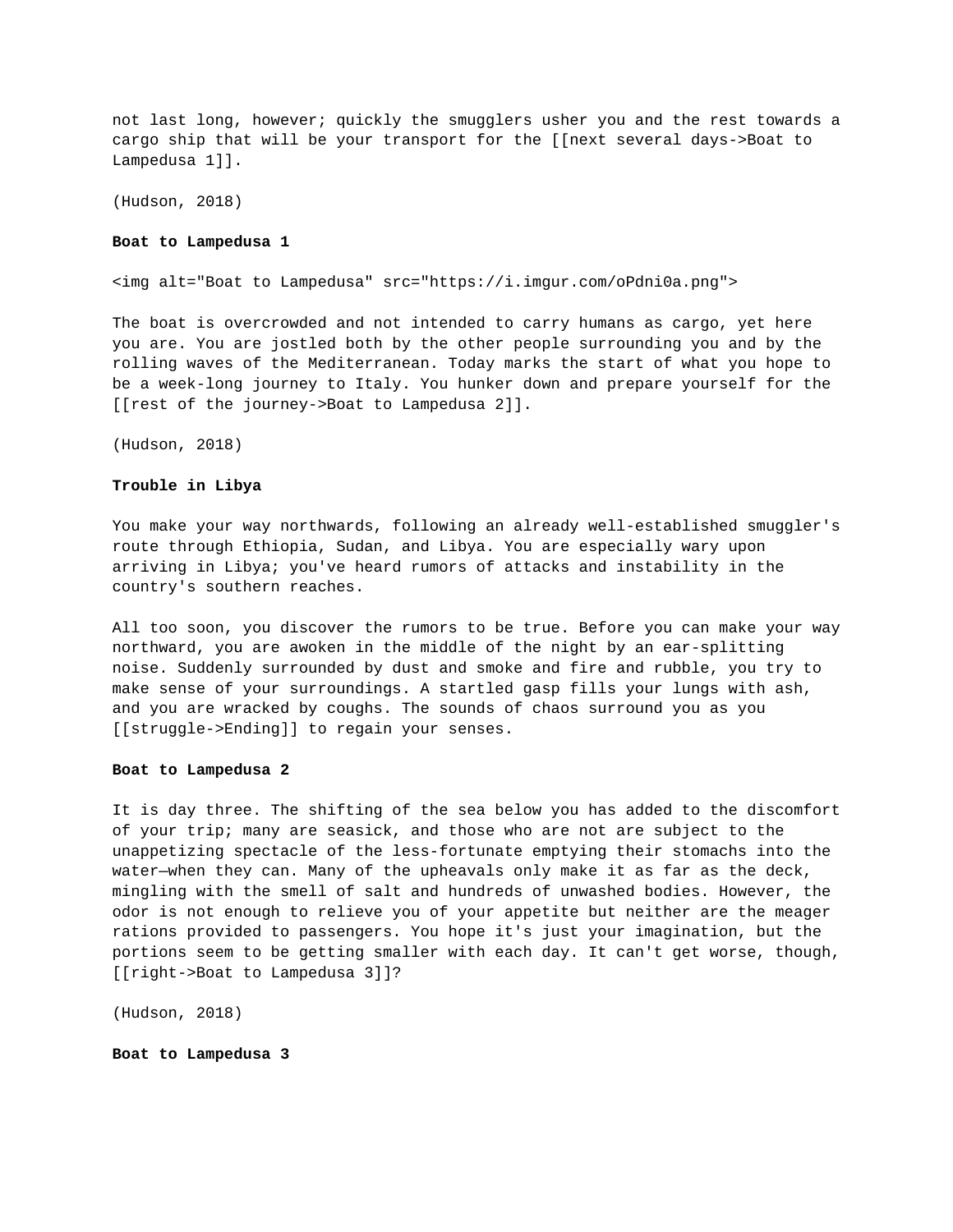It is day five. In the past two days, the situation has deteriorated quickly; rations of food and water have been decreased, and requests for more have been met with force. (if: \$profile is 'Syrian')[You forfeit your own rations to feed your children, but seeing them fed does nothing to satisfy your own empty stomach. You are [[so hungry->Ending]]...](else:)[The sounds of crashing waves and hushed voices are now interspersed with gunshots—and with the unmistakable sound of a body being thrown overboard. This is not the case for everyone, though; you see many unmoving figures, and you pray that they are sleeping. [[Two days to go->Lampedusa]]...]

(Hudson, 2018)

#### **Lampedusa**

<img alt="Arrival in Lampedusa" src="https://i.imgur.com/fB9zPh4.png">

You are roused by the sounds of yelling—it would seem that you have arrived.

Coming ashore, you realize that the conditions here are little better than where you came from. The camp is crammed past capacity, both physically and in terms of paperwork; asylum applications are delayed beyond reason.

Rather than process all the claims, Italian border patrol has decided to deal with the inundation by sending people back to Libya. You have the misfortune of being one of those people, but you didn't make it this far by letting setbacks stop you. You can [[try again->To Lampedusa Again]] to make your way into Europe or [[stay in Libya->Stay in Libya]] for now.

(Carter & Merril, 2007; Castelli Gattinara, 2017)

## **To Lampedusa Again**

You try your luck with a new set of smugglers. Another week on a cargo ship, another dismal arrival at Lampedusa. You stay for a while in the makeshift detention center there, but quickly realize that the conditions are even worse than your previous trip here. Dehydration is an epidemic, and you are one of its [[victims->Ending]].

#### **Stay in Libya**

You try to make something of a living in Libya, finding seasonal work in agriculture. Your trip to Europe is delayed, but not necessarily over. Perhaps someday in the future you can still make it to your destination.

[[Would you like to start again?->Refugee Paths]]

**Arrival to Lesbos**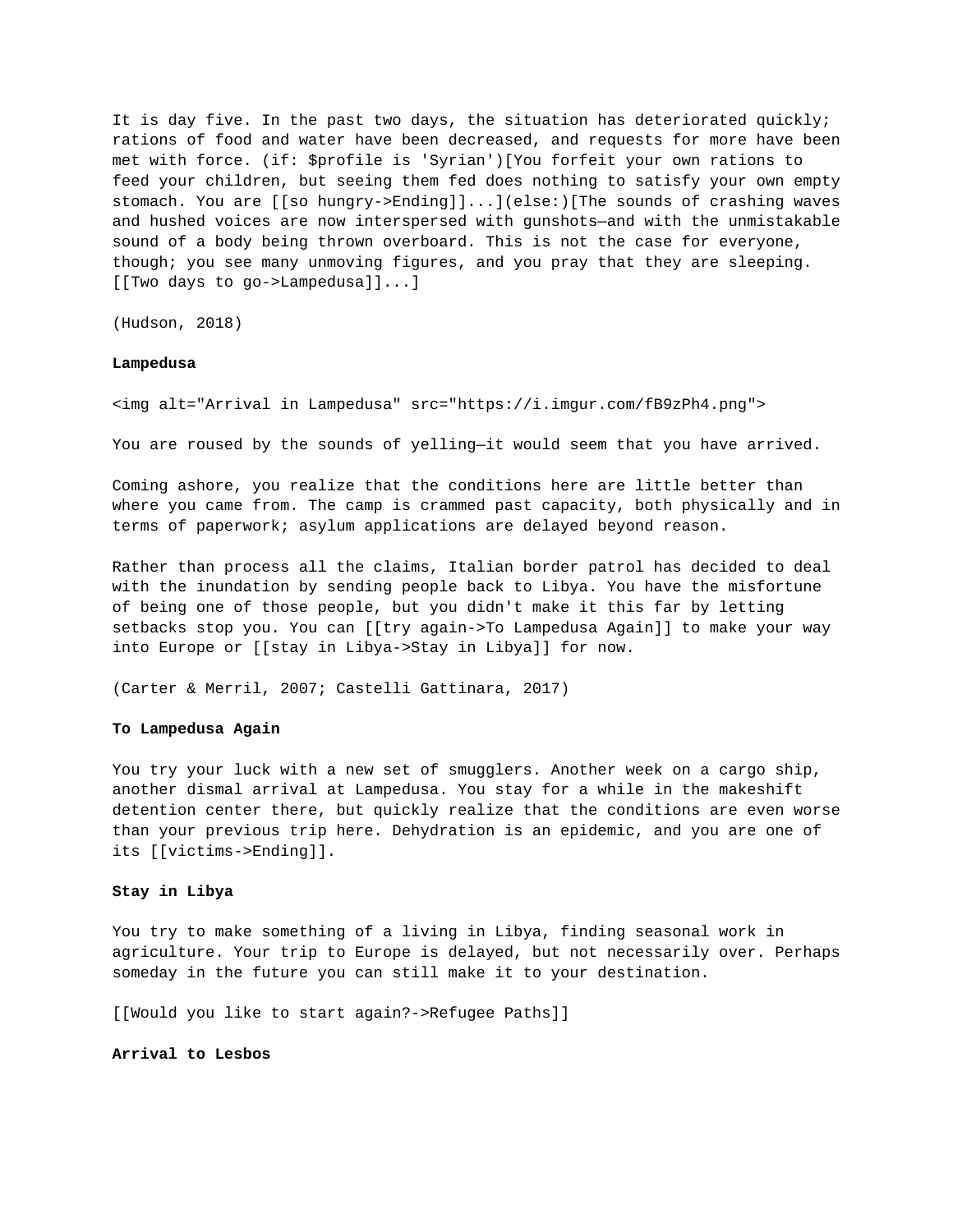The first rays of sunlight rise above the horizon, and you see land in the distance. As you approach, you can make out figures in fluorescent yellow vests wading into the water. They pull you (if: \$family is 'everyone')[and your family ]into shore, and more vested figures rush towards you and the remaining passengers of your dinghy bearing metallic sheets. You collapse onto solid ground and hear voices speaking to you, wrapping you in the sheets which you realize now are blankets meant to warm you up. You are not the only arrival of the morning; as you sit, numb and exhausted on the beaches of Greece, you see other dinghys pulled in and other people pulled directly out of the water. There is a type of organized chaos all around you, and you are unsure how long you sit there, watching the waves.

Eventually you rouse yourself and follow the small herds of people heading [[somewhere->Bus to Camps]].

(Chowdhury, et al., 2015)

### **Bus to Camps**

<img alt="Bus to Kara Tepe" src="https://i.imgur.com/0zdqXsp.png">

A figure whose face you do not register hands out tickets to board a bus. (if: \$profile is 'Afghan')[It will take you from the coast to [[Moira]].](else:)[It will take you from the coast to [[Kara Tepe]].]

(Chowdhury, et al., 2015)

### **Moira**

<img alt="Moira" src="https://i.imgur.com/1ALfVBX.png">

You arrive at the camp and are met with rows of sterile white tents strewn with signs of life: clothes lines strung between roofs, bags of trash and belongings littered across the ground, children congregated throughout.

Before you can join the rest of the camp, you are directed to [[wait in line- >Wait at Camp]] for your official documents.

#### **Kara Tepe**

<img alt="Kara Tepe" src="https://i.imgur.com/CeGcTJG.png">

You arrive at the camp and are met with rows of sterile white tents strewn with signs of life: clothes lines strung between roofs, bags of trash and belongings littered across the ground, children congregated throughout.

Before you can join the rest of the camp, you are directed to  $\lceil$  [wait in line->Wait at Camp]] for your official documents.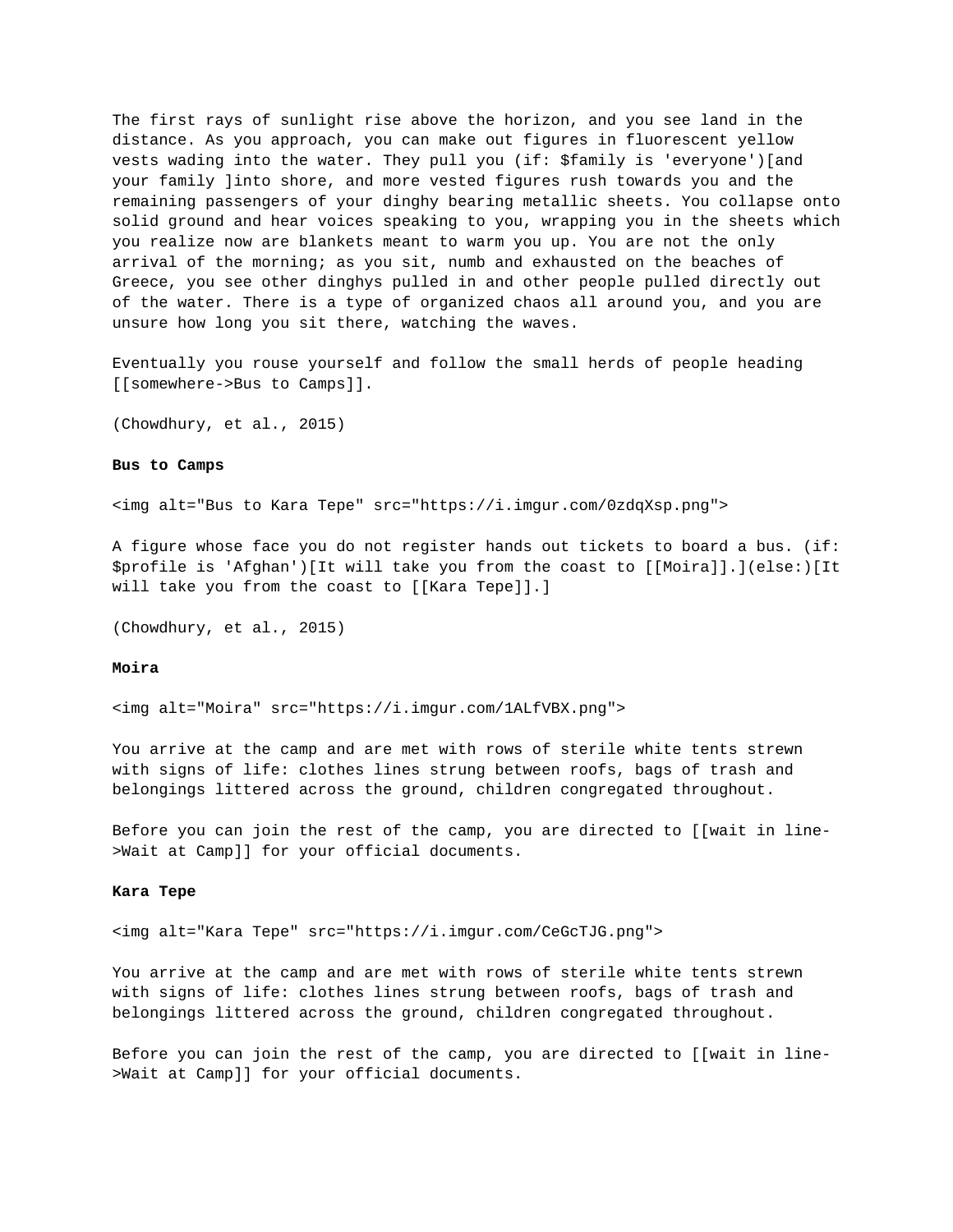(Chowdhury, et al., 2015)

#### **Wait at Camp**

(if: \$profile is 'Kurdish')[For most, the wait is from three to five days. You are here for nine months.

Your stateless status has confused the process; the officials are unsure how to file away your identity. While you wait for them to figure it out, you watch others come and go. You could [[wait here longer->Wait Longer]], or you could try to make the rest of the journey [[avoiding the officials->Athens Ferry]] the rest of the way.](else:)[It takes you four days before your documents are processed, but those four days are spent in the decrepit conditions of the refugee camp of (if: \$profile is 'Afghan')[Moira](else:) [Kara Tepe]. Many have been stuck here for months, either delayed by processing issues or lack of funds. You are lucky to have your paperwork in order and enough money to board the [[ferry to Athens->Athens Ferry]].]

(if: \$profile is 'Kurdish')[(set: \$time to 'later')]

(Chowdhury, et al., 2015; ISI, 2019)

#### **Wait Longer**

You stay another three months, rounding out a full year in Kara Tepe. Will you ever make it to the Netherlands? [[Avoiding the officials->Athens Ferry]] seems like a better option with every passing day, but maybe if you [[wait a little longer->Ending]]...

### **Athens Ferry**

(if: \$profile is 'Kurdish')[You've waited long enough; it's time to go, even if that means a riskier journey in the long run. ]You are able to get a spot on the ferry that goes between Lesbos and the Greek mainland, surrounded not only by other refugees but also by perturbed tourists, whose vacation seems to have been unceremoniously disturbed by the ongoing humanitarian crisis that has consumed your life. For them, this is a minor distraction, but for you this is the [[future of your life->To Diavata]] hanging in the balance.

(ISI, 2019)

### **To Diavata**

As you disembark from the ferry, you hope that it will be the last boat you need to take along your journey. You head north to the Diavata camp on the Greek side of the border and spend the night. You wait until the next day to start the trudge [[across the border->Into Macedonia]].

### **Into Macedonia**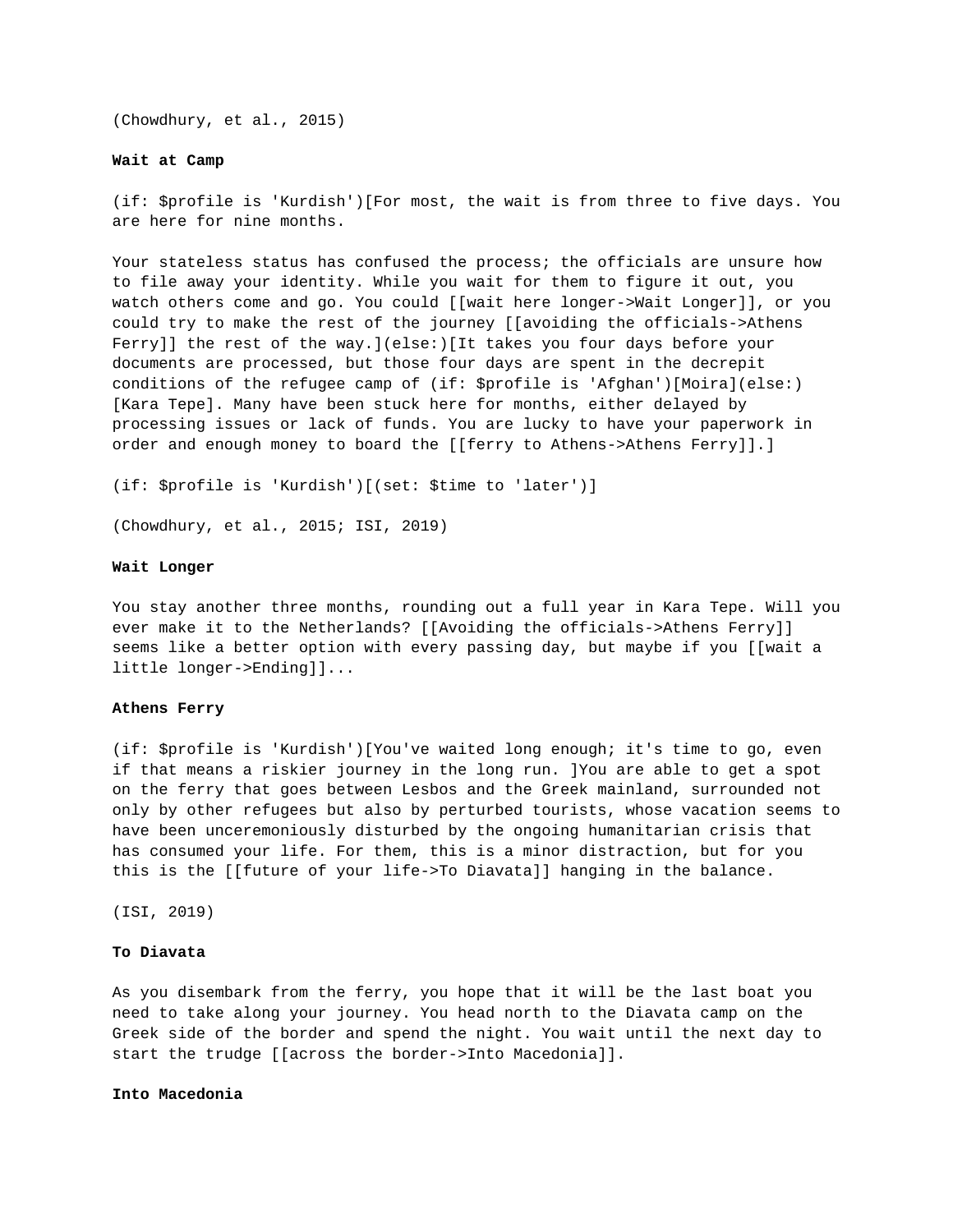<img alt="Walking across Greece-Macedonia border" src="https://i.imgur.com/7AcIbTk.png">

The journey across the Greek-Macedonia border takes days. You walk through the seemingly endless fields dividing the two countries, in step with others making the same journey. You also occasionally see police forces, but they make no moves to stop you or anyone else. (if: \$profile is 'Kurdish')[At first you feared your journey had come to an end, but they make no move to impede your passage.]

After a few days, you realize people are splitting off. Some of them are continuing to [[Idomeni]], a nearby refugee camp. Others are trying their luck with [[hotels->Try Hotels]]. You have made it into Macedonia, but you still have a long way to go.

(Chowdhury, et al., 2015; ISI, 2019)

#### **Idomeni**

The camp is a dismal testament to the struggles that you and others like you face. There are lines of people throughout the camp, queuing for food and supplies of which there seems to be a scarcity. The tents are waterlogged and the people are sick, but this is where you will stay until you can board a train that will take you through the rest of the country; perhaps you can [[rest your feet->Gevgelija]] awhile.

(Smith, 2016)

## **Try Hotels**

The receptionist in the first hotel you reach takes in your appearance and unconvincingly informs you that there are no rooms available. Others are not so kind; you receive many outright denials, as well as a few who choose to completely ignore you instead. It's getting dark now, and you don't have a place to stay. You can try to find your way to [[Idomeni]] from here, or you can [[sleep on the streets->Macedonia Streets]].

(BBC News, 2015)

## **Macedonia Streets**

You spend the night shivering on the streets, the night sky above you and strange sounds all around you. You have risked life and limb to make it this far, but the concrete underneath you is as good a reminder as any that your hardships are not yet [[at an end->Gevgelija]].

(BBC News, 2015)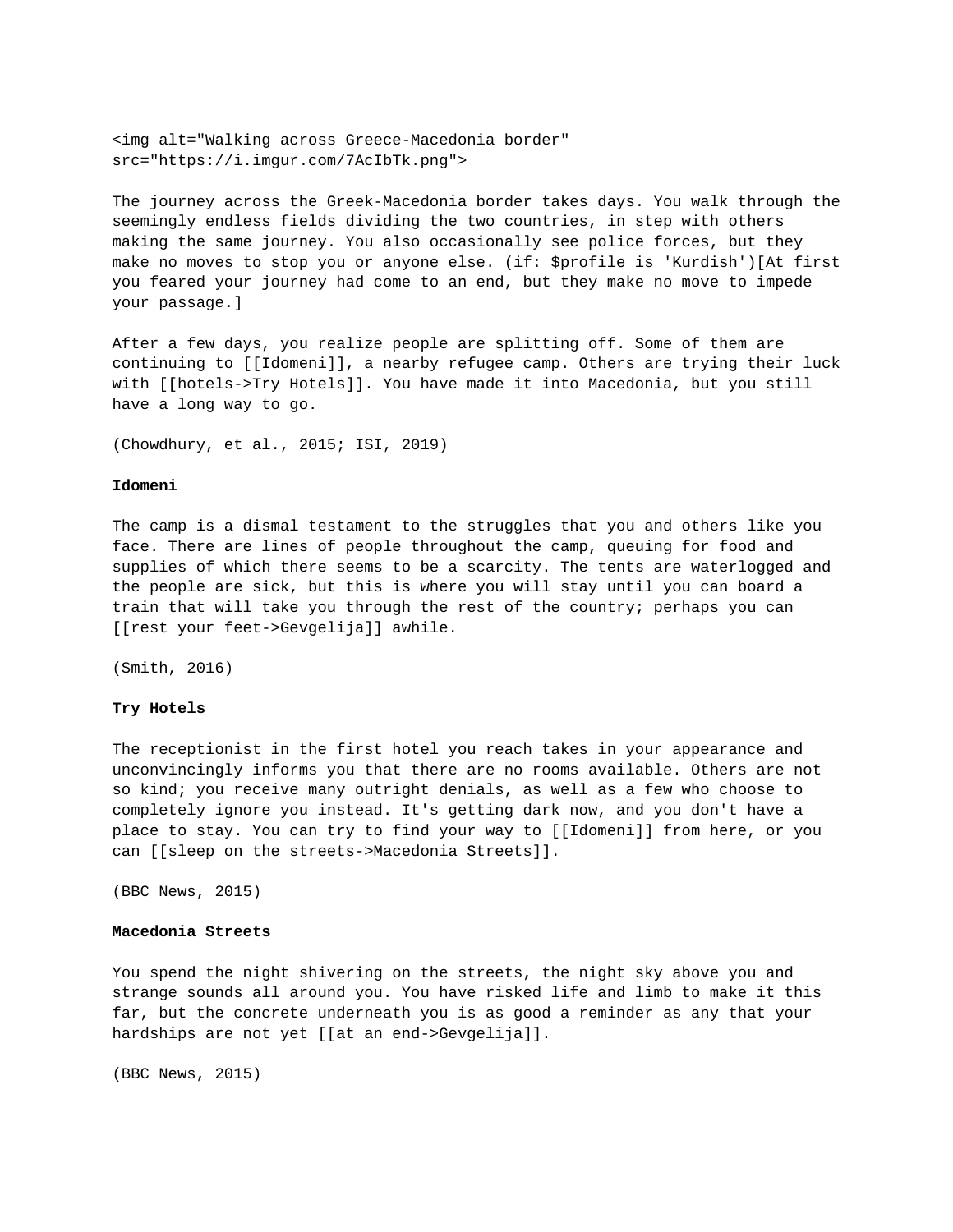## **Gevgelija**

<img alt="Gevgelija Train" src="https://i.imgur.com/UHbEYCV.png">

Your next stop is the southeastern town of Gevgelija, which holds little of interest to you except for a train station that you hope will allow you to continue your journey. You and about fifty others make your way past the streets and fields and vineyards of Macedonia until you reach the fence outside of Gevgelija.

(if: \$profile is 'Kurdish')[You realize upon arrival that there are people lined up to register with the Macedonian border police. You cannot be one of them, but you must carry on. Luckily, the station is crowded, and you can make it inside without too much suspicion. You board the train and hope that the police don't patrol too thoroughly before you make it to [[Serbia->Arrival in Serbia]].](else:)[You register with the Macedonian border police, and then all that is left to do is wait. After about an hour, a train pulls in and you board, ready to continue [[onward to Serbia->Arrival in Serbia]].]

(Chowdhury, et al., 2015; ISI, 2019)

### **Arrival in Serbia**

<img alt="Presevo" src="https://i.imgur.com/UoLlJ2U.png">

The train drops you off in the town of Tabanovtse on the border of Serbia. From there you take a bus to the town of Presevo. Like all of your previous stops, Presevo is less than pristine; plastic bottles and bags litter the ground, and you can see a long line coming out of what you assume to be the processing center—another line for you to (if: \$profile is 'Kurdish')[avoid] (else:)[wait in].

(if: \$profile is 'Kurdish')[You should be on your way. Hungary has closed its borders recently, so you'll have to make your way through [[Croatia->Into Croatia]] instead.](else:)[(if: \$time is 'later')[After a few days of this waiting, the deed is done, and you are ready to continue. Your next stop would be Hungary, but you left too late; it's blocked off now, so you'll have to make your way through [[Croatia->Into Croatia]] instead.](else:)[After a few days of this waiting, the deed is done, and you are ready to continue. Your next stop is [[Hungary->Into Hungary]].]]

(Chowdhury, et al., 2015; Faigle, et al., 2016; ISI, 2019; Mandić, 2017; Weber, 2017)

#### **Into Hungary**

<img alt="Hungary to Austria" src="https://i.imgur.com/jcLWIOR.png">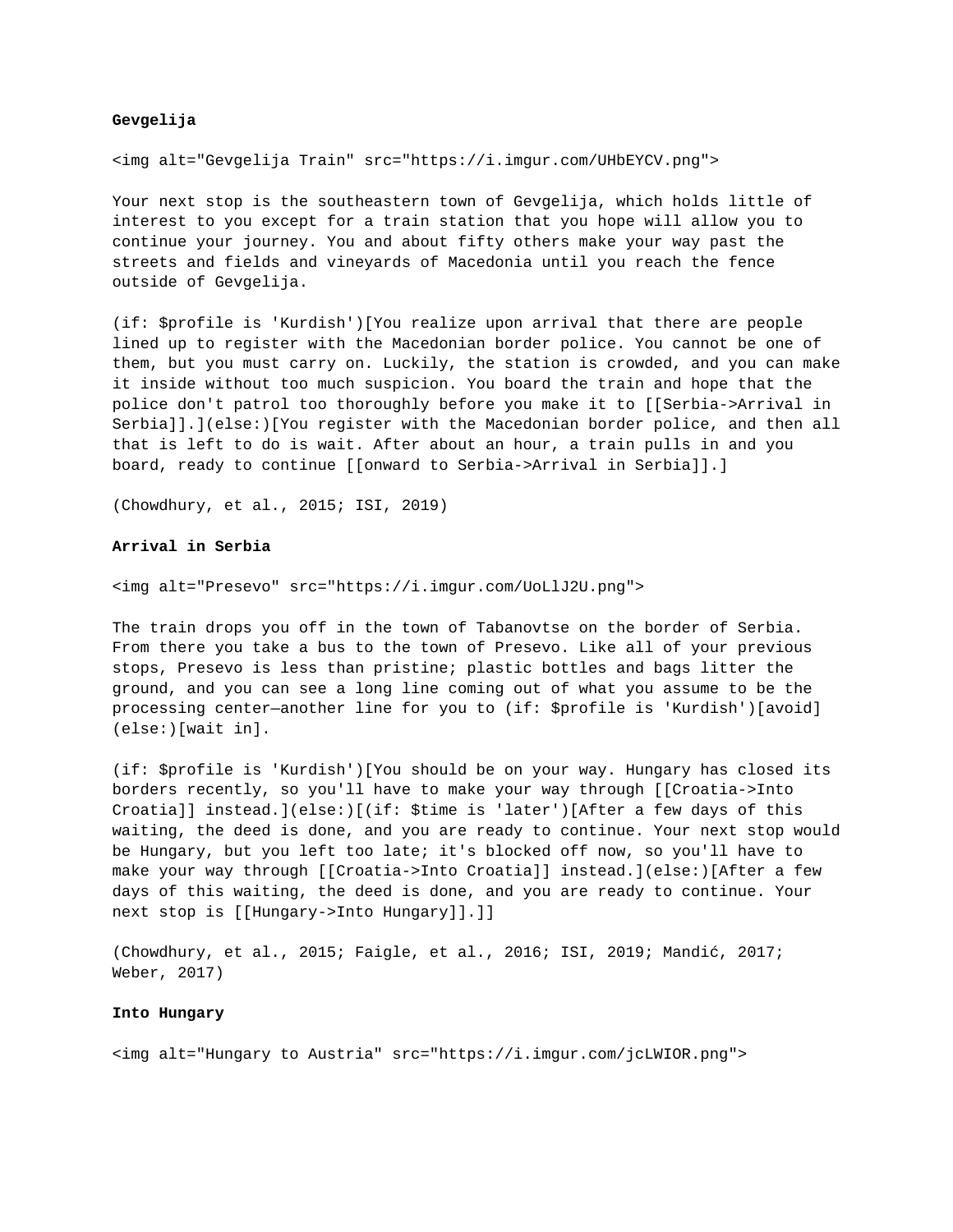You walk along train tracks to cross the border into Hungary. Once there, you board a bus to Belgrade. From here, you can make your way into [[Austria- >Arrival in Austria]].

(Chowdhury, et al., 2015; Rózsa, et al., 2017)

### **Into Croatia**

<img alt="Tovarnik Train" src="https://i.imgur.com/gn2z1aD.png">

From Presevo you make your way to the Sid train station. The train runs through Serbia into Croatia, allowing you to bypass the closure of the Hungarian border. [[All aboard->Tovarnik to Austria]]...

(Chowdhury, et al., 2015; Faigle, et al., 2016; Rózsa, et al., 2017)

# **Arrival in Austria**

<img alt="Arrival in Austria from Hungary" src="https://i.imgur.com/LpjM4rL.png">

Another day, another country. You have finally made it to Austria, and from here your journey should mainly consist of train rides. You ride from Vienna (if: \$profile is 'Iraqi')[to your [[final destination->Destination]]...] (else:)[into Germany, and then onwards to your [[final destination- >Destination]]...]

(Chowdhury, et al., 2015)

### **Tovarnik to Austria**

You arrive in Tovarnik, Croatia. From here you are ushered onto another train, but you are unsure what lies ahead; both the other passengers and the nearby police officers seem confused as to what the train's destination is. You hear whispers that you are headed into Austria, but you do not pass any borders to your knowledge.

At 6am, you pull into the station. Apparently the train is not taking you across the border; you will have to [[walk->Arrival in Austria]].

(Chowdhury, et al., 2015)

#### **Destination**

Upon arrival to \$destination you are welcomed as a refugee, but with time you realize that popular opinion is against you. In a homogenous society your appearance and culture stands out. Individuals believe that you are a burden to the resource system despite your understanding of the country's bureaucratic hospitality.